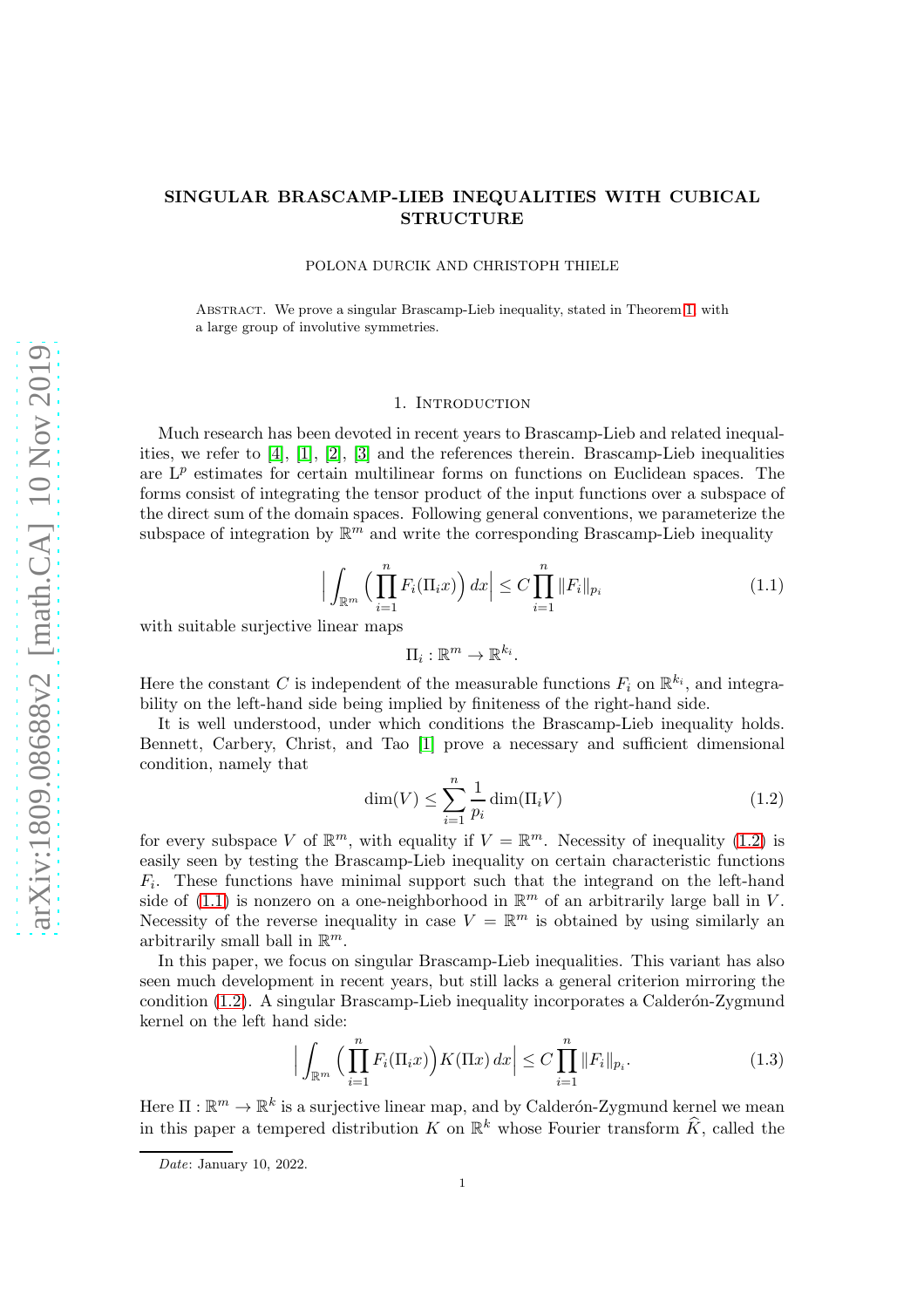multiplier associated with  $K$ , is a measurable function satisfying the symbol estimates

<span id="page-1-2"></span>
$$
|\partial^{\alpha}\widehat{K}(\xi)| \le |\xi|^{-|\alpha|} \tag{1.4}
$$

for all  $\xi \neq 0$  and all multi-indices  $\alpha$  up to suitably large order.

A necessary condition for the singular Brascamp-Lieb inequality [\(1.3\)](#page-0-2) can be obtained by specifying K to be the Dirac delta, that is  $\hat{K} = 1$ . In this case, [\(1.3\)](#page-0-2) can be recognized as a classical Brascamp-Lieb inequality [\(1.1\)](#page-0-1) with integration over the kernel of Π. Condition [\(1.2\)](#page-0-0) then yields the necessary condition

<span id="page-1-1"></span>
$$
\dim(V) \le \sum_{i=1}^{n} \frac{1}{p_i} \dim(\Pi_i|_{\ker \Pi}(V)) \tag{1.5}
$$

for all  $V \subseteq \ker \Pi$ , with equality if  $V = \ker \Pi$ .

Lacking a general necessary and sufficient condition, the theory of singular Brascamp-Lieb inequalities remains at the stage of a case-by-case study. Here, for the first time, we study a sufficiently general family to expose a non-trivial role of the condition [\(1.5\)](#page-1-1). We focus on a case that features the following cubical structure. For a parameter  $m \geq 1$ we consider  $\mathbb{R}^{2m}$  with coordinates

$$
(x_1^0, \ldots, x_m^0, x_1^1, \ldots, x_m^1)^T,
$$

which we also combine as pair of vectors  $(x^0, x^1)^T$  or we write as vector x. Define the cube Q to be the set of functions

$$
j: \{1, 2, \dots, m\} \to \{0, 1\}.
$$

For  $j \in Q$  define the projection  $\Pi_j : \mathbb{R}^{2m} \to \mathbb{R}^m$  by

$$
\Pi_j x = (x_1^{j(1)}, x_2^{j(2)}, \dots, x_m^{j(m)})^T.
$$

Our main theorem states that for these particular projections  $\Pi_i$  and for the exponents  $p_j = 2^m$ , inequalities [\(1.5\)](#page-1-1) provide a sufficient condition on an otherwise arbitrary surjective linear map  $\Pi : \mathbb{R}^{2m} \to \mathbb{R}^m$  for the singular Brascamp-Lieb inquality to hold.

<span id="page-1-0"></span>**Theorem 1.** Given  $m \geq 1$ , there is an  $N \geq 0$  such that for all surjective linear maps  $\Pi: \mathbb{R}^{2m} \to \mathbb{R}^m$  the following are equivalent.

(1) For all subspaces  $V \subset \text{ker } \Pi$  we have

<span id="page-1-3"></span>
$$
\dim(V) \le \sum_{j \in Q} 2^{-m} \dim(\Pi_j|_{\ker \Pi}(V)),\tag{1.6}
$$

with equality if  $V = \ker \Pi$ .

- (2) For all  $j \in Q$ , the composed map  $\Pi \Pi_j^T$  is regular.
- (3) There is a constant C such that for all Calderón-Zygmund kernels K satisfying the symbol estimates  $(1.4)$  for all multi-indices up to degree N, and for all tuples of Schwartz functions  $(F_i)_{i\in Q}$  we have

<span id="page-1-4"></span>
$$
\Big|\int_{\mathbb{R}^{2m}}\Big(\prod_{j\in Q}F_j(\Pi_jx)\Big)K(\Pi x)\,dx\Big|\leq C\prod_{j\in Q}\|F_j\|_{2^m}.\tag{1.7}
$$

Condition (1) of Theorem [1](#page-1-0) is the necessary condition derived from that of Bennett, Carbery, Christ, and Tao. In the present setting it can immediately be simplified. For  $V = \text{ker } \Pi$ , the left-hand side of [\(1.6\)](#page-1-3) is at least m, while the right-hand side is at most m, because each summand is at most  $2^{-m}m$  and there are  $2^m$  summands. Assuming that inequality  $(1.6)$  holds for this V, we conclude actual equality for this V. We further conclude that the restriction of  $\Pi_j$  to ker  $\Pi$  is injective for each j, and therefore equality in  $(1.6)$  holds for all subspaces V of ker  $\Pi$ . Thus condition  $(1)$  in Theorem [1](#page-1-0) is equivalent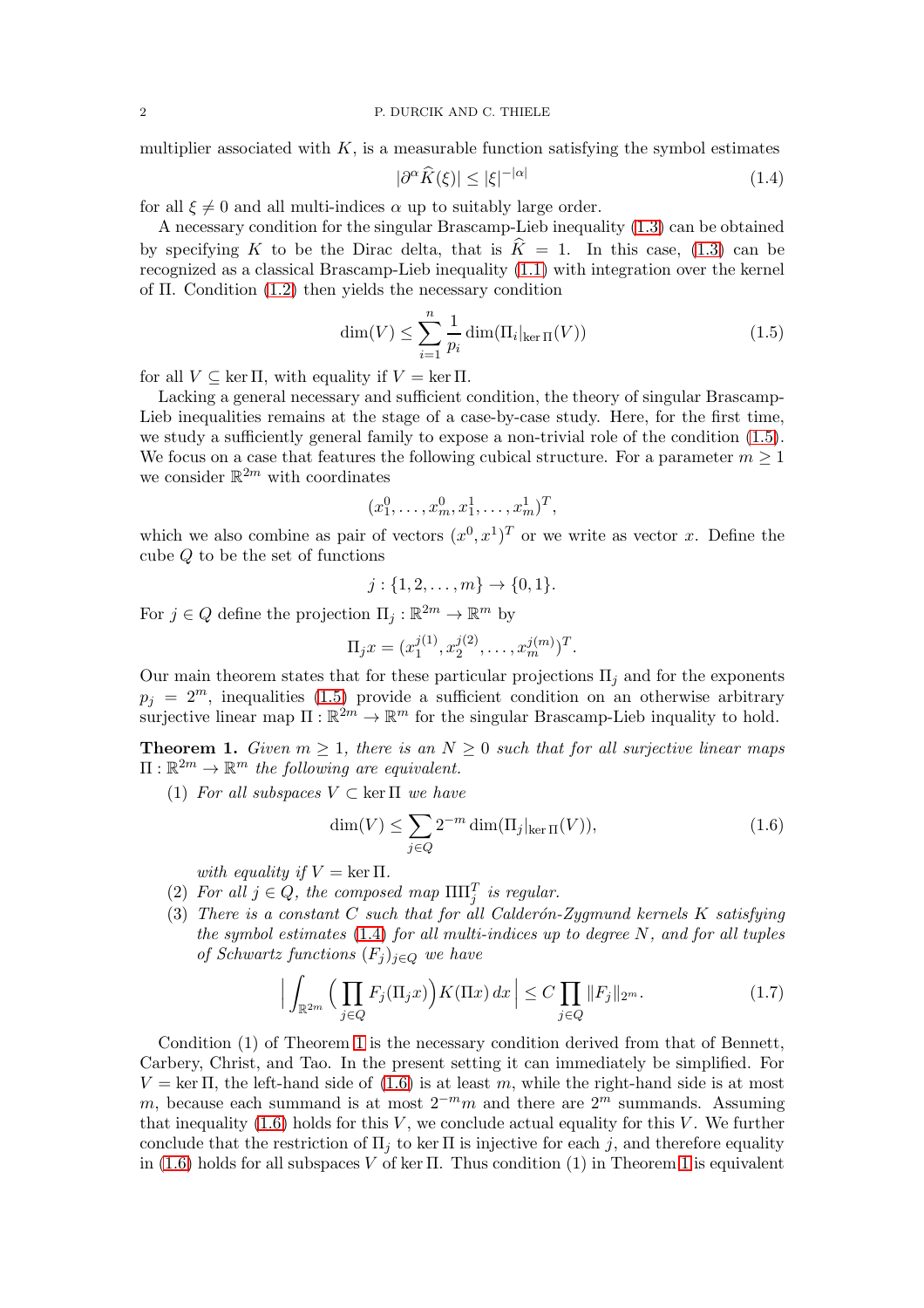to the single instance with  $V = \ker \Pi$ , which in turn is equivalent to all  $\Pi_i$  being injective on ker Π.

It is now easy to see that conditions (1) and (2) in Theorem [1](#page-1-0) are equivalent. Namely, let j and l be any two opposite corners of the cube. Then the range of  $\Pi_j^T$  is obviously the kernel of  $\Pi_l$  and  $2^m$  dimensional. Hence regularity of  $\Pi \Pi_j^T$  is the same as injectivitiy of  $\Pi$  on the kernel of  $\Pi_l$ . By the above discussion, conditions (1) and (2) are equivalent.

We have already argued that (3) implies (1), hence the main content of the Theorem [1](#page-1-0) is that  $(2)$  implies  $(3)$ .

While the projections  $\Pi_i$  of Theorem [1](#page-1-0) may appear rather particular, they provide no loss of generality up to change of variables after fixing their combinatorial datum, that is the set of integer tuples  $(\dim(\Pi_j(V))_{j\in Q}$  with V a subspace of  $\mathbb{R}^{2m}$ . For each  $1 \leq i \leq m$ , there exist one-dimensional subspaces V and W of  $\mathbb{R}^{2m}$ , each spanning a certain standard coordinate axis, such that  $\dim(\Pi_i(V)) = j(i)$  and  $\dim(\Pi_i(W)) =$  $1 - j(i)$  for all j. Conversely, consider any collection of linear maps  $(\tilde{\Pi}_j)_{j \in Q}$  defined on  $\mathbb{R}^{2m}$  with m dimensional range, such that for each  $1 \leq i \leq m$  there are spaces V and W with combinatorial datum analoguous as above. Then these spaces necessarily are one dimensional and together span  $\mathbb{R}^{2m}$ . A suitable linear transformation of  $\mathbb{R}^m$  will turn these vector spaces into the standard coordinate axes. Together with a suitable choice of basis for the range of each of the maps  $\Pi_i$ , these maps will be identified as the above maps  $\Pi_i$ .

The role of the cubical structure of the form in this theorem is to allow for a symmetrization process in the tuple of functions  $F_j$ . Indeed, the main Lemma [3](#page-5-0) stated in Section [2](#page-3-0) is an induction over the number of axis parallel symmetry planes of this cube that the tuple  $F_i$  respects, in the sense of [\(2.5\)](#page-5-1). This symmetrization procedure, sometimes called twisted technology, originates in a series of papers such as [\[13\]](#page-15-0), [\[12\]](#page-15-1), [\[7\]](#page-14-4). Theorem [1](#page-1-0) in the case  $m = 2$  generalizes estimates in [\[6\]](#page-14-5) and [\[9\]](#page-14-6).

Further generalizations of Theorem [1](#page-1-0) appear desirable, but are beyond the scope of the present paper, except for a mild vector-valued generalization in Lemma [3.](#page-5-0) Most naturally, one could seek an extension to other exponents  $p_i$  and ask for an optimal range of exponents. One may also seek generalizations in which the index set is a subset of the cube. This can sometimes be achieved by setting some functions  $F_i$  constantly equal to one, provided one has bounds with  $p_i = \infty$ . A further question concerns the exact dependence on Π of the bounds in the theorem.

To elaborate some of the difficulties in the absence of the cubical structure, we briefly discuss a singular Brascamp-Lieb integral with three input functions. We take  $m = 4$ and  $k = 2$ ,  $k_i = 2$  and  $p_i = 3$  for  $i = 1, 2, 3$ . The projections  $\Pi$  and  $\Pi_i$  are then given by  $2 \times 4$  matrices, which we write as block matrices  $(B \ A)$  and  $(B_i \ A_i)$  with quadratic blocks. Choosing coordinates suitably on domain and range of  $\Pi$ , we may assume that

$$
\Pi = \left( \begin{array}{cc} 0 & I \end{array} \right)
$$

with the identity matrix I. In order to not violate  $(1.5)$  with V equal to ker II, the matrices  $B_i$  need to be regular. Changing coordinates on the range of  $\Pi_i$ , we may assume  $B_i = I$  for each  $1 \leq i \leq 3$ . Warchalski, in his PhD thesis [\[17\]](#page-15-2), classifies the possibilities for the remaining parameters  $A_1$ ,  $A_2$ ,  $A_3$  into nine cases. Most cases can be normalized such that  $A_1 = 0$  and  $A_2 = I$ , leaving only  $A_3$  as indetermined matrix. A trivial case occurs if  $A_3 = 0$  or  $A_3 = I$ , this results in a reduction of the complexity of the integral by combining  $F_3$  with one of the other functions by a pointwise product. The case that all eigenvalues of  $A_3$  are different from 0 and 1 is the generic two dimensional version of the bilinear Hilbert transform [\[15\]](#page-15-3). The known proofs of the singular Brascamp-Lieb inequality in this case require the technique of time-frequency analysis, which is somewhat different from the technique in the present paper. The case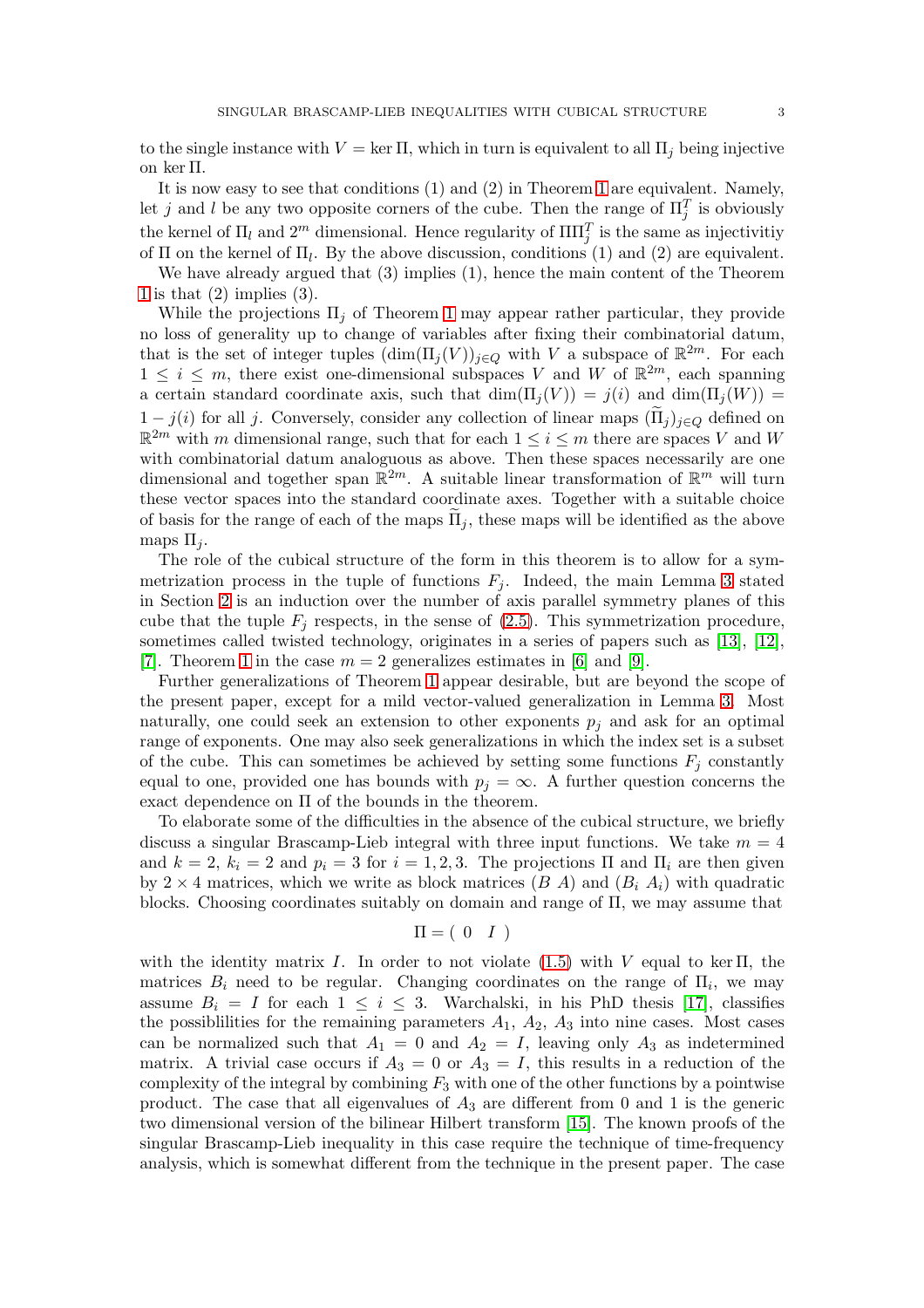### 4 P. DURCIK AND C. THIELE

that one eigenvalue of  $A_3$  is equal to 0 or 1 and the other eigenvalue is different from 0 and 1 is an interesting hybrid case discussed in [\[5\]](#page-14-7). The case when  $A_3$  has both 0 and 1 as eigenvalue is called the twisted paraproduct and is an instance of the forms in Theorem [1](#page-1-0) with  $m = 2$ , albeit with the fourth function set constant equal to 1. The only case in Warchalski's thesis where the singular Brascamp-Lieb inequality is not known to hold is the one where the first columns of all three matrices  $A_1, A_2, A_3$  vanish, while the second columns are  $(0,0)^T$ ,  $(0,1)^T$ ,  $(1,0)^T$ , respectively. Thanks to the vanishing first columns, one variable integrates out trivially and one reduces to a one-dimensional Calderón-Zygmund kernel. The paradigmatic example in this case is the conjectured inequality

$$
\Big|\int_{\mathbb{R}^3} F(x,y)G(y,z)H(z,x)\frac{1}{x+y+z} dx dy dz\Big|\leq C \|F\|_3 \|G\|_3 \|H\|_3,
$$

where the left-hand side is called the triangular Hilbert transform. Proving the displayed a priori bound is one of the most intriguing open problems in the area of singular Brascamp-Lieb inequalities. Partial progress on this problem can be found in [\[18\]](#page-15-4) based on the approach in  $[16]$ , and in  $[10]$ ,  $[14]$ .

<span id="page-3-0"></span>A more detailed survey of singular Brascamp-Lieb inequalities appears in [\[11\]](#page-14-9).

## 2. Symmetry considerations and the inductive statement

Theorem [1](#page-1-0) will be proven by induction. The inductive statement is the content of Lemma [3](#page-5-0) below. In this section we further discuss certain symmetries of the singular Brascamp-Lieb integrals [\(1.7\)](#page-1-4), which will be needed in the proof of the inductive statement.

For the rest of the paper, we consider a higher-dimensional generalization of the singular Brascamp-Lieb inequality [\(1.7\)](#page-1-4), motivated by the related paper [\[8\]](#page-14-10) on certain patterns in positive density subsets of the Euclidean space. We write vectors as column vectors and identify  $x \in (\mathbb{R}^d)^{2m}$  with a vector of vectors as

$$
(x_1^0, \ldots, x_m^0, x_1^1, \ldots, x_m^1)^T,
$$

where  $x_1^0, \ldots, x_m^0, x_1^1, \ldots, x_m^1 \in \mathbb{R}^d$ , which we also combine into a pair of vectors  $(x^0, x^1)^T$ . For  $j \in Q$ , let  $\Pi_j : (\mathbb{R}^d)^{2m} \to (\mathbb{R}^d)^m$  be given by

$$
\Pi_j x = (x_1^{j(1)}, x_2^{j(2)}, \dots, x_m^{j(m)})^T.
$$

We define an action of an  $m \times m$  matrix A on a vector  $y = (y_1, \ldots, y_m)^T \in (\mathbb{R}^d)^m$  by the Kronecker product of the matrix A with the  $m \times m$  identity matrix I

$$
Ay := (A \otimes I)y, \quad (Ay)_i = \sum_{j=1}^m a_{ij}y_j
$$

for  $1 \leq i \leq m$ . In similar fashion, we identify  $\Pi_j : (\mathbb{R}^d)^{2m} \to (\mathbb{R}^d)^m$  with  $m \times 2m$ matrices. We also restrict attention to those projections  $\Pi : (\mathbb{R}^d)^{2m} \to (\mathbb{R}^d)^m$  which are given as analoguous block matrix product as

<span id="page-3-1"></span>
$$
\Pi x = (B \quad A \quad)x,\tag{2.1}
$$

where A and B are  $m \times m$  matrices and  $x \in (\mathbb{R}^d)^{2m}$ . This setup makes our higherdimensional generalization a very simple extension of the one-dimensional theory.

It is no restriction to assume that all functions  $F_j$  in Theorem [1](#page-1-0) are real valued. Schwartz functions in this section will map  $F_j : (\mathbb{R}^d)^m$  to  $\mathbb R$  and multipliers  $\widehat{K}$  will map  $(\mathbb{R}^d)^m \setminus \{0\}$  to  $\mathbb{C}$ .

<span id="page-3-2"></span>**Lemma 2** (Symmetries of  $(1.7)$ ). The following two statements hold.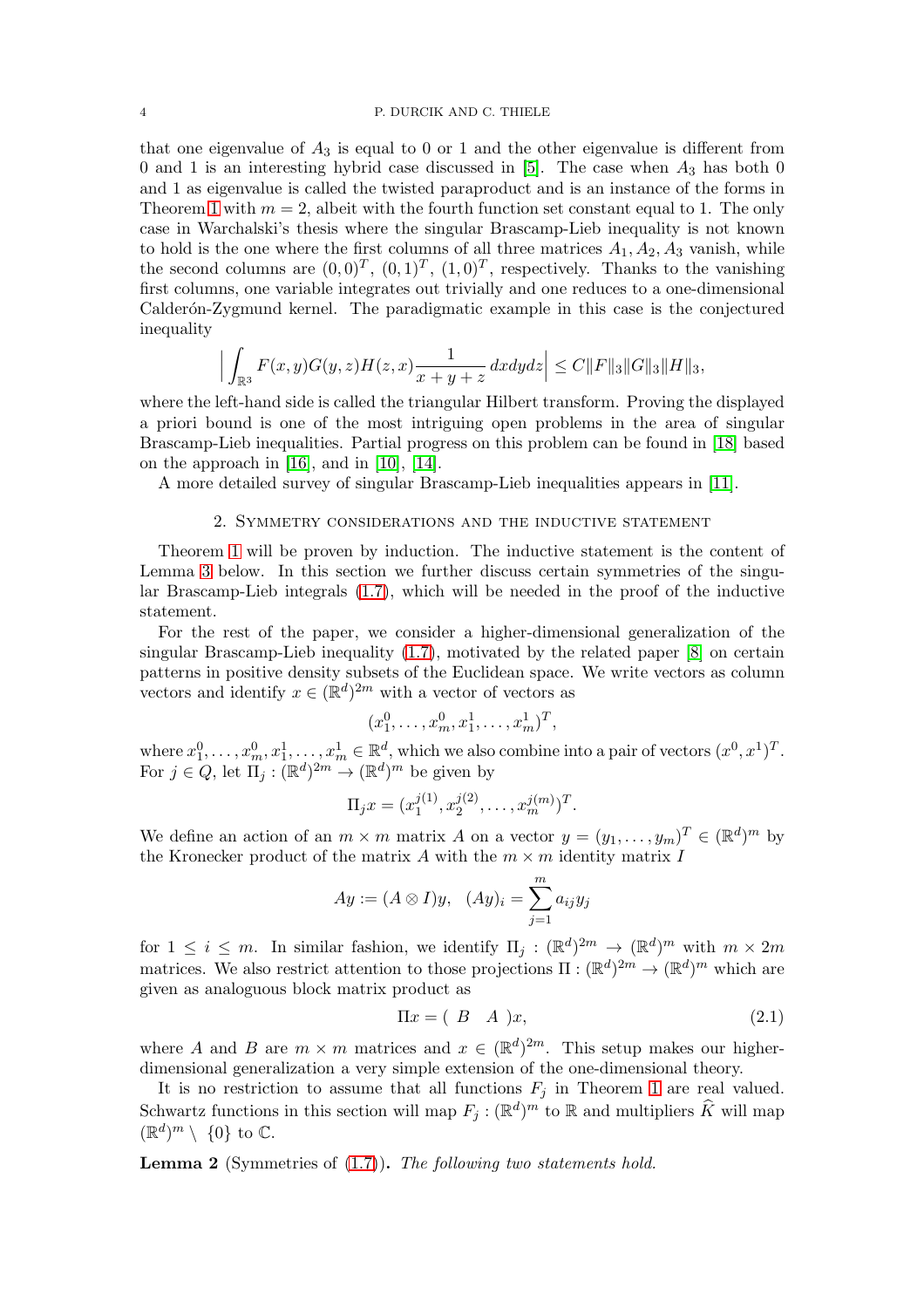<span id="page-4-1"></span>(1) Let D be an  $m \times m$  diagonal matrix of rank m. Let  $\widetilde{D}$  be a  $2m \times 2m$  matrix which decomposes into four blocks of size  $m \times m$ , the two blocks on the diagonal being D and the two off-diagonal blocks being 0. Let  $1 \leq p_j \leq \infty$  with  $\sum_{j \in Q} \frac{1}{p_j} = 1$ . Then

$$
\int_{(\mathbb{R}^d)^{2m}} \Big( \prod_{j \in Q} F_j(\Pi_j x) \Big) K(\Pi x) \, dx = \int_{(\mathbb{R}^d)^{2m}} \Big( \prod_{j \in Q} \widetilde{F}_j(\Pi_j x) \Big) \widetilde{K}(\widetilde{\Pi} x) \, dx \tag{2.2}
$$

holds with

$$
\widetilde{F}_j(y) := \det(D)^{\frac{d}{p_j}} F_j(Dy), \ \widetilde{K}(y) := \det(D)^d K(Dy), \ \widetilde{\Pi} := D^{-1} \Pi \widetilde{D}.
$$

<span id="page-4-2"></span>(2) Let P be a permutation of m elements, which we also identify with the  $m \times m$ matrix in which the ij-th entry equals  $\delta_{P(i)j}$  in the Kronecker delta notation. Let P be a  $2m \times 2m$  matrix which decomposes into four blocks of size  $m \times m$ , the two blocks on the diagonal being P and the two off-diagonal blocks being 0. Then [\(2.2\)](#page-4-0) holds with

$$
\widetilde{F}_j(y):=F_{j\circ P}(Py),\ \widetilde{K}(y):=K(Py),\ \widetilde{\Pi}:=P^{-1}\Pi\widetilde{P}.
$$

*Proof.* Proof of [\(1\)](#page-4-1). Changing variables by  $\widetilde{D}$  we have for the left-hand side of [\(2.2\)](#page-4-0)

$$
\det(\widetilde{D})^d \int_{(\mathbb{R}^d)^{2m}} \Big(\prod_{j\in Q} F_j(\Pi_j \widetilde{D} x)\Big) K(\Pi \widetilde{D} x) \, dx.
$$

Using  $D\Pi_i = \Pi_i \widetilde{D}$  thanks to the special structure of the projections  $\Pi_i$ , and using

<span id="page-4-0"></span>
$$
\det(\widetilde{D})^d = \det(D)^{2d}
$$

and  $\sum_{j\in Q} \frac{1}{p_j} = 1$ , the previous display equals

$$
\det(D)^d \int_{(\mathbb{R}^d)^{2m}} \Big( \prod_{j \in Q} \det(D)^{\frac{d}{p_j}} F_j(D\Pi_j x) \Big) K(\Pi \widetilde{D} x) \, dx.
$$

With notation as in  $(1)$  of the lemma, this becomes the right-hand side of  $(2.2)$ .

Proof of (2). We compute similarly as above

$$
\int_{(\mathbb{R}^d)^{2m}} \Big( \prod_{j \in Q} F_j(\Pi_j x) \Big) K(\Pi x) \, dx = \int_{(\mathbb{R}^d)^{2m}} \Big( \prod_{j \in Q} F_j(\Pi_j \widetilde{P} x) \Big) K(\Pi \widetilde{P} x) \, dx
$$
\n
$$
= \int_{(\mathbb{R}^d)^{2m}} \Big( \prod_{j \in Q} F_j(P\Pi_{j \circ P^{-1}} x) \Big) \widetilde{K}(\widetilde{\Pi} x) dx = \int_{(\mathbb{R}^d)^{2m}} \Big( \prod_{j \in Q} F_{j \circ P}(P\Pi_j x) \Big) \widetilde{K}(\widetilde{\Pi} x) dx,
$$

with notation as in [\(2\)](#page-4-2) of the lemma.  $\square$ 

To prove Theorem [1](#page-1-0) it suffices to consider the singular Brascamp-Lieb integral

<span id="page-4-3"></span>
$$
\Lambda(K, A) := \int_{(\mathbb{R}^d)^{2m}} \Big( \prod_{j \in Q} F_j(\Pi_j x) \Big) K((I \ A) x) \, dx. \tag{2.3}
$$

This is justified as follows. Note that if K is a Calderón-Zygmund kernel on  $\mathbb{R}^{dm}$ , then so is a certain nonzero scalar multiple of  $\widetilde{K}$  defined by

$$
K(Eu) = K(u)
$$

for some regular matrix E. Hence

$$
\widetilde{K}(\widetilde{\Pi}u) = K(\Pi u)
$$

with  $\tilde{\Pi} := E\Pi$ . Regularity of  $\tilde{\Pi}\Pi_j^T$  is equivalent to regularity of  $\Pi\Pi_j^T$ , so we may use this flexibility to replace the matrix  $(B \ A)$  in  $(2.1)$  by  $(EB \ EA)$  and therefore assume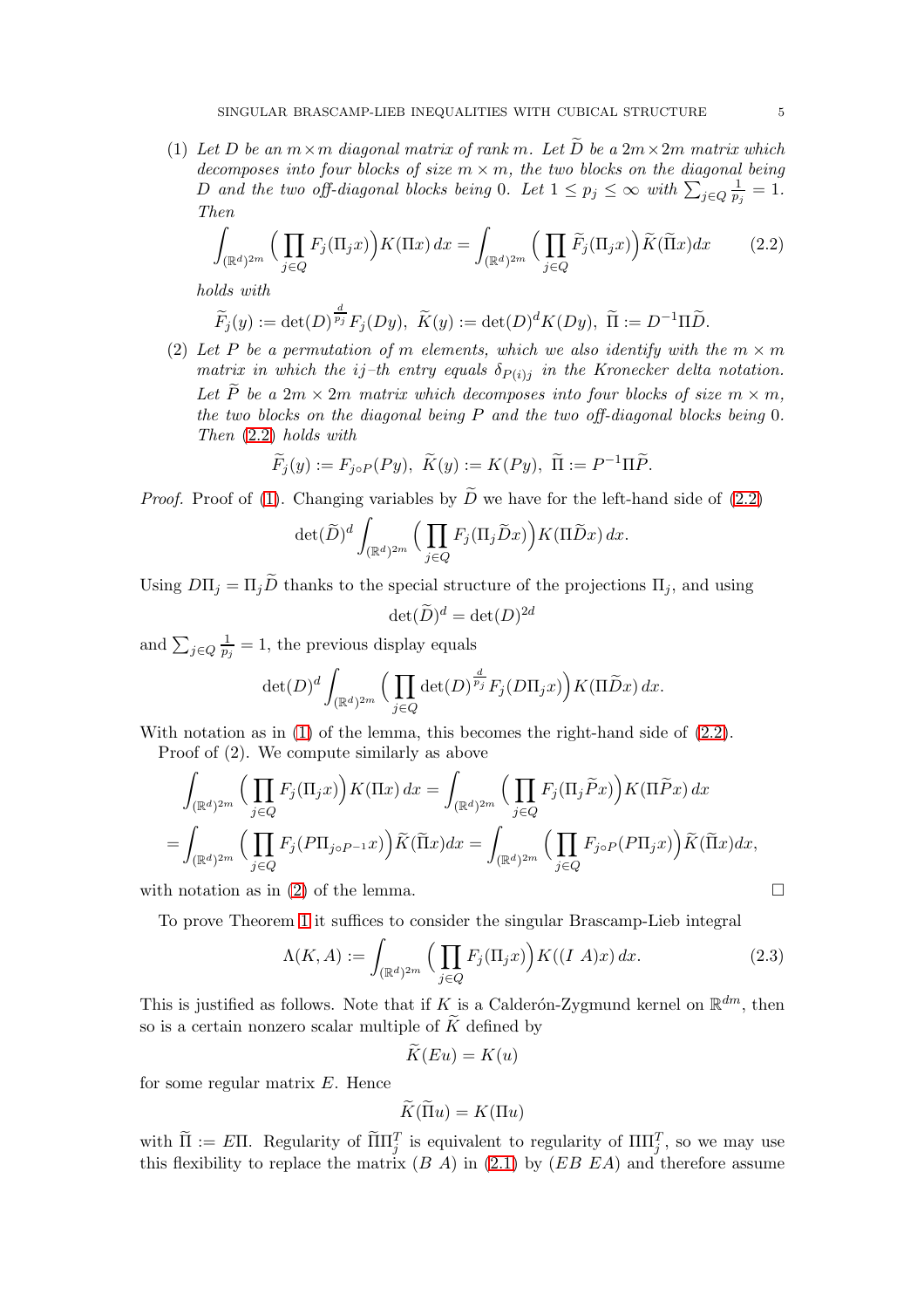that the matrix B is diagonal and idempotent. Regularity of all matrices  $\tilde{\Pi} \Pi_j^T$  then requires B to be the identity matrix.

Let  $1 \leq i \leq m$  act by reflection  $j \mapsto i * j$  on the cube Q, where

$$
(i * j)(k) := j(k)
$$

if  $i \neq k$  and

$$
(i * j)(i) := 1 - j(i).
$$

Denote the Gaussian on  $\mathbb{R}^s$  by  $g(x) := e^{-\pi |x|^2}$  and write  $g_t(x) := t^{-s} g(t^{-s}x)$ , where s is to be understood from the context, typically  $s = 1, d, md, 2md$  or  $(2m-2)d$ . By  $\partial_j f$  we denote the j-th partial derivative of a function  $f$ . Recall that the Hilbert-Schmidt norm  $\|A\|_{HS}$  of a matrix A is monotone in each of its arguments and dominates the operator norm  $||A||$ .

<span id="page-5-0"></span>**Lemma 3** (The inductive statement). Let  $m \geq 1$ ,  $d \geq 1$ . Let  $0 \leq l \leq m$ . Let  $0 \leq \epsilon \leq 1$ . There exists a constant C depending on these parameters such that the following holds. Let A be an  $m \times m$  matrix such that

<span id="page-5-3"></span>
$$
|\det((IA)\Pi_j^T)| > \epsilon \quad \text{and} \quad ||A||_{HS} \le \epsilon^{-1} \tag{2.4}
$$

for all  $1 \leq j \leq m$ . Assume that the first l rows of A coincide with the first l rows of  $-I$ . Let  $(F_i)_{i\in Q}$  be a tuple of real valued Schwartz functions with

$$
F_j = F_{i \ast j} \quad \text{and} \quad ||F_j||_{2^m} = 1 \tag{2.5}
$$

for all  $j \in Q$  and all  $1 \leq i \leq l$ . Then the following two estimates hold for [\(2.3\)](#page-4-3).

(1) Let  $K$  be a kernel such that

<span id="page-5-1"></span>
$$
|\partial^{\alpha}\widehat{K}(\xi)| \leq |\xi|^{-|\alpha|}
$$

for all multi-indices  $\alpha \in \mathbb{N}_0^{dm}$  with  $|\alpha| \leq 3dm$  and

$$
K(\xi_1, ..., \xi_l, 0, ..., 0) \equiv 0,
$$
\n(2.6)

that is,  $\widehat{K}$  vanishes for all  $0 \neq (\xi_1, \ldots, \xi_m) \in (\mathbb{R}^d)^m$  with  $\xi_k = 0$  for  $k > l$ . Then

<span id="page-5-2"></span>
$$
|\Lambda(K, A)| \leq C.
$$

(2) Let  $l < i \leq m$  and  $1 \leq k_1, k_2 \leq d$ . Let  $u \in \mathbb{R}^{dm}$  and let  $c \in L^{\infty}(0, \infty)$  with  $||c||_{\infty} = 1$ . Let K be the kernel defined by

$$
\widehat{K}(\xi) = \int_0^\infty c_t(u) \widehat{g_{i,k_1,k_2}}((I \ A)^T(t\xi)) e^{2\pi i u \cdot t\xi} \frac{dt}{t},
$$

where  $g_{i,k_1,k_2} := \partial_{(i-1)d+k_1} \partial_{(i+m-1)d+k_2} g$ . Then

$$
|\Lambda(K, A)| \le C(1 + ||u||)^{2d(m-1)}.
$$

Note that the case  $l = m$  of (1) is trivially true since then  $K = 0$ . On the other hand, (2) is void for  $l = m$  since then  $l < i \leq m$  does not exist. The case  $l = 0$  of (1) implies the desired Theorem [1.](#page-1-0) We will therefore do an induction on  $l$ , proving Lemma [3](#page-5-0) assuming that we have already established the lemma for all  $l < l' \leq m$ . We will reduce (1) at level l to (2) at the same level l, and we will reduce (2) at level l to (1) at the level  $l + 1$ . These two reductions will be performed in the following two sections.

Note that in the case  $m = 1$  we are dealing with a one-dimensional Calderon-Zygmund kernel and the claim follows from the standard Calderón-Zygmund theory. We shall therefore assume  $m \geq 2$ .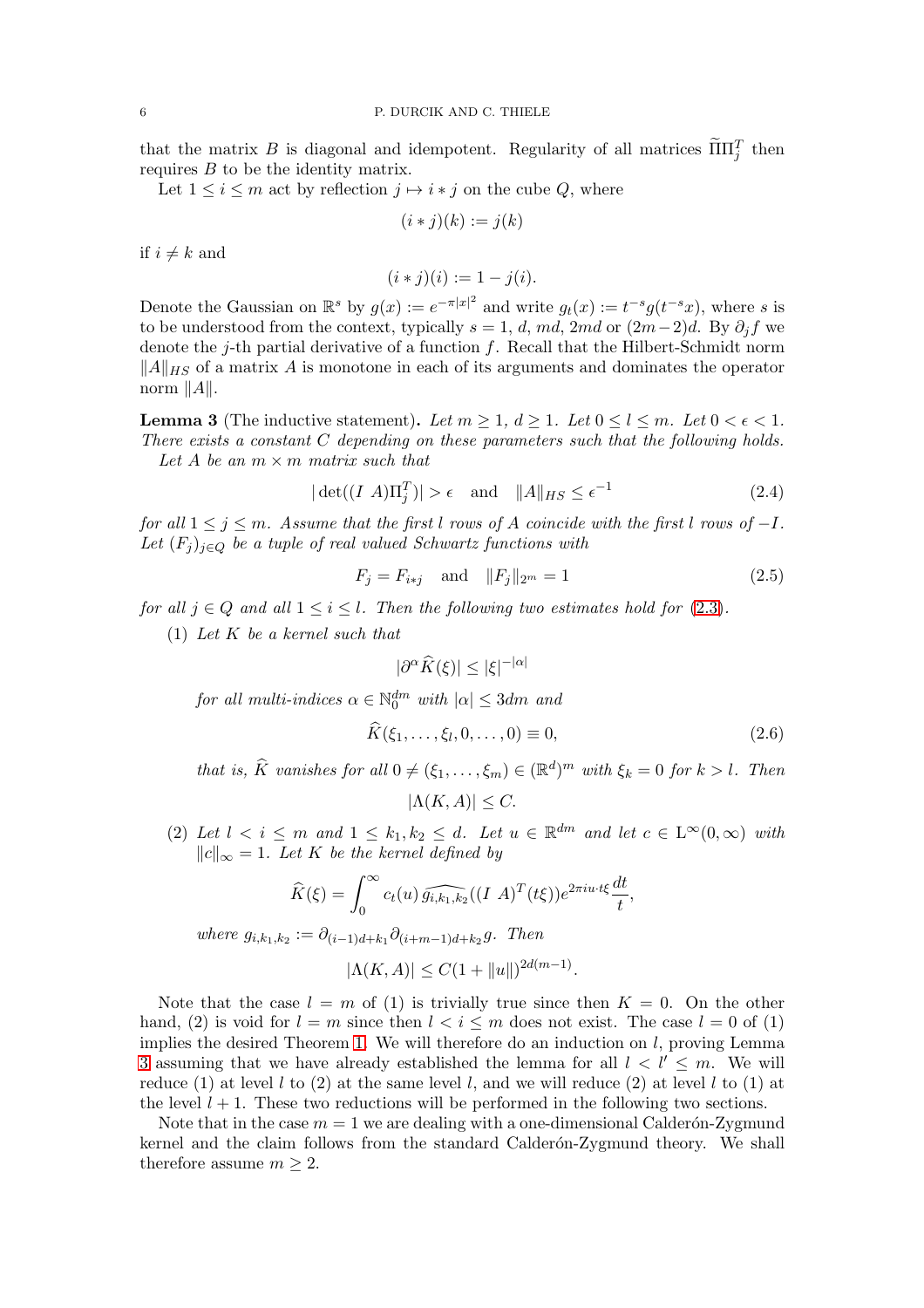# 3. Proof of (1) of Lemma [3](#page-5-0)

Consider  $m, d, l, \epsilon$  as in Lemma [3.](#page-5-0) We shall prove existence of a constant C such that (1) holds, under the hypothesis that for the same  $m, d, l, \epsilon$  there is a constant C such that (2) holds.

Let A,  $(F_i)_i$  and K be given as in (1) of Lemma [3.](#page-5-0) Our aim is to decompose K into a convergent sum and integral of kernels defined in (2) of Lemma [3.](#page-5-0)

We will perform a cone decomposition of  $\tilde{K}$ . The matrix A determines certain subspaces of  $(\mathbb{R}^d)^m$ , and each cone will be small enough to avoid some of these subspaces, as elaborated in the following lemma. In this section we use the notational convention

$$
\xi = (\xi', \xi'') \in \mathbb{R}^{dl} \times \mathbb{R}^{d(m-l)} = \mathbb{R}^{dm}.
$$

<span id="page-6-4"></span>**Lemma 4.** There is a number  $\delta > 0$  depending on  $\epsilon$ , d, and m, such that the following holds. For  $\gamma$  a unit vector in  $\mathbb{R}^{d(m-l)}$  define the stick

$$
S=\left\{(0,\xi'')\in\mathbb{R}^{dm}:\frac{1}{2}\leq\|\xi''\|\leq 1,\left\|\frac{\xi''}{\|\xi''\|}-\gamma\right\|\leq\delta\right\}.
$$

Then there is  $l < i \leq m$  and some  $1 \leq k_1, k_2 \leq d$  such that for all  $\eta \in S$  we have

<span id="page-6-3"></span><span id="page-6-0"></span>
$$
\min(|\eta_{ik_1}|, |(A^T \eta)_{ik_2}|) > \delta,
$$
\n(3.1)

where we write  $\eta = (\eta_1, \ldots, \eta_m)^T$ ,  $\eta_j = (\eta_{j1}, \ldots, \eta_{jd})^T$  for  $1 \leq j \leq m$ , and analogously we write the coordinates of  $A^T \eta$ .

*Proof.* We first claim that S contains a point  $\xi$  such that there is  $l < i \leq m$  with

$$
\min(\|\xi_i\|, \|(A^T\xi)_i\|) > 4d \max(1, \|A\|) \delta. \tag{3.2}
$$

Assume to get a contradiction that the claim is false. For every  $\xi \in S$  we choose  $j \in Q$ such that for  $l < i \leq m$  the value of  $j(i)$  corresponds to which term on the left hand side of [\(3.2\)](#page-6-0) is less than or equal to the right-hand side. Hence we obtain

<span id="page-6-1"></span>
$$
||(A_j^T \xi)_i|| \le 4d \max(1, ||A||) \delta,
$$
\n(3.3)

where we have denoted  $A_j := (I A)\Pi_j^T$ . By pigeonholing with respect to the  $2^m$  elements of Q, there exists  $j \in Q$  and  $S' \subseteq S$  of size  $|S'| \ge 2^{-m}|S|$  such that  $(3.3)$  holds for this same j and all  $\xi \in S'$  and  $l < i \leq m$ .

To obtain a contradiction, we compare the volume of  $\Psi S'$ , where  $\Psi$  is projection onto the  $d(m - l)$  dimensional space spanned by the last components, with that of the linear image

$$
\Psi A_j^T \Psi^T \Psi S' = \Psi A_j^T S'.
$$

We obtain

<span id="page-6-2"></span>
$$
c(d,m)\delta^{d(m-l)-1} \le |\Psi S'| = |\det(\Psi A_j^T \Psi^T)|^{-d} |\Psi A_j^T S'| \le C(d,m,\epsilon)\delta^{d(m-l)} \tag{3.4}
$$

with positive constants  $c(d, m)$  and  $C(d, m, \epsilon)$ . On the left hand side we used the growth in  $\delta$  of the volume of the stick. On the right hand side we used that the first l rows of A equal those of  $-I$  and thus

$$
\epsilon < |\det(A_j^T)| = |\det(\Psi A_j^T \Psi^T)|,
$$

and we estimated the size of the ball with radius  $\delta$  in  $\mathbb{R}^{d(m-l)}$  that contains  $\Psi A_j^T S'$  by virtue of [\(3.3\)](#page-6-1). Choosing  $0 < \delta < 0.1$  small enough depending on  $d, m, \epsilon$ , inequality [\(3.4\)](#page-6-2) is a contradiction, thereby proving the claim.

By the triangle inequality, the  $\xi$  obtained via the claim also satisfies

$$
\min(|\xi_{ik_1}|, |(A^T\xi)_{ik_2}|) \ge 4 \max(1, \|A\|) \delta
$$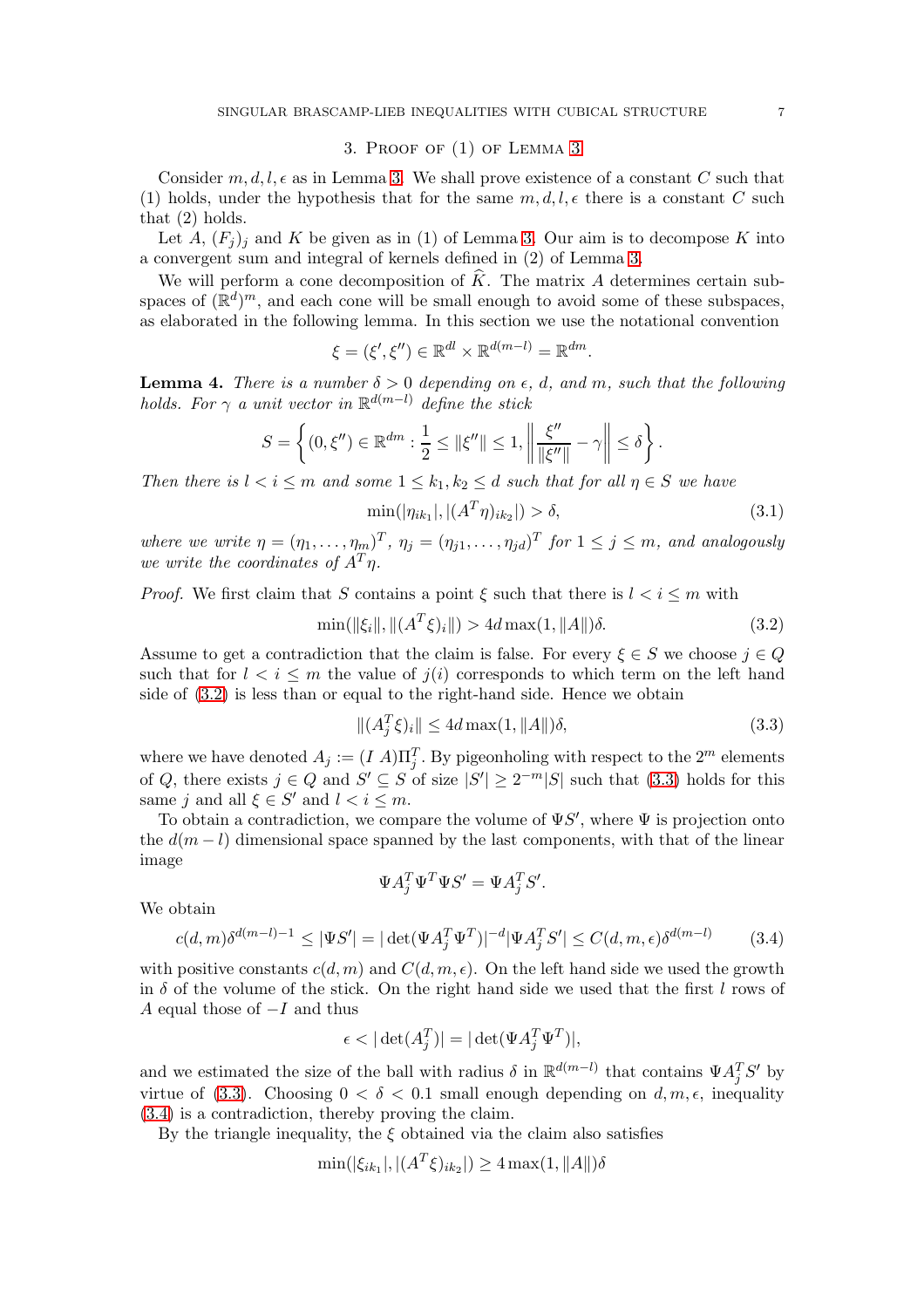for some  $1 \leq i \leq m$  and  $1 \leq k_1, k_2 \leq d$ . To prove the desired lower bound [\(3.1\)](#page-6-3) for every  $\eta \in S$ , since  $1/2 \le ||\eta||, ||\xi|| \le 1$ , it suffices by scaling to show the analoguous bounds with  $2\delta$  on the right-hand side under the assumption that  $||\eta|| = ||\xi||$ . Then  $|\eta - \xi| \leq \delta$ and  $|A(\eta - \xi)| \leq ||A|| \delta$ . Thus

$$
|(A^T \eta)_{ik_2}| \ge |(A^T \xi)_{ik_2}| - |(A^T (\eta - \xi))_{ik_2}| \ge 4 \max(1, \|A\|) \delta - \|A\| \delta > 2\delta,
$$

and similarly

$$
|\eta_{ik_1}| \geq |\xi_{ik_1}| - |\eta_{ik_1} - \xi_{ik_1}| > 2\delta.
$$

This completes the proof of Lemma [4.](#page-6-4)

We proceed to decompose K. Let  $\delta$  be as in the above Lemma [4.](#page-6-4) Consider a maximal set  $\Gamma$  of  $\delta/6$ -separated vectors of unit length in  $\mathbb{R}^{d(m-l)}$ . By volume considerations on the unit sphere, there are at most  $C(d, m)\delta^{-d(m-l)}$  elements in Γ. The balls of radius  $\delta/2$  centered around these points cover the sphere.

For  $\gamma \in \Gamma$ , let  $\rho_{\gamma}$  be a smooth nonnegative bump function in  $\mathbb{R}^{d(m-l)}$  supported on a ball of radius  $\delta$  about  $\gamma$  and constant one on ball of radius  $\delta/2$  about  $\gamma$ . Then evidently  $\sum_{\gamma \in \Gamma} \rho_{\gamma}$  is uniformly bounded below on the unit sphere and we may consider the partition of unity of  $\mathbb{R}^{md} \setminus {\mathbb{R}^{dl} \times \{0\}}$  by the functions

$$
f_{\gamma}(\xi) := \frac{\rho_{\gamma}(\xi'') \|\xi''\|)}{\sum_{\gamma' \in \Gamma} \rho_{\gamma'}(\xi''/\|\xi''\|)}.
$$

Note the derivative bounds

$$
|\partial^{\alpha} f_{\gamma}(\xi'')| \leq C_{\alpha} \|\xi''\|^{-|\alpha|}
$$

for all  $\xi'' \neq 0$ . We write

$$
\widehat{K}(\xi) = \sum_{\gamma} \widehat{K}(\xi) f_{\gamma}(\xi'') = \sum_{\gamma} \widehat{K}_{\gamma}(\xi).
$$

Since the number of summands  $K_{\gamma}$  depends only on d and m, we may restrict attention to an individual summand and prove

 $|\Lambda(K_{\gamma}, A)| \leq C.$ 

Let  $\psi: \mathbb{R}^{d} \to \mathbb{R}$  and  $\phi: \mathbb{R}^{d(m-l)} \to \mathbb{R}$  be radial Schwartz functions supported in the annuli  $\{1/2 \leq |\eta| \leq 1\}$  in  $\mathbb{R}^{dl}$  and  $\mathbb{R}^{d(m-l)}$ , respectively. We normalize them such that

$$
1 = \int_0^\infty \psi(t\xi') \frac{dt}{t} = \int_0^\infty \phi(t\xi'') \frac{dt}{t} = \int_0^\infty \int_0^\infty \psi(st\xi') \phi(t\xi'') \frac{ds}{s} \frac{dt}{t}
$$

for every  $\xi', \xi'' \neq 0$ . Then for each  $\xi$  with  $\xi'' \neq 0$  we decompose  $K_{\gamma}(\xi)$  according to the small and large values of s as

$$
\int_0^\infty \int_1^\infty \widehat{K_\gamma}(\xi) \psi(st\xi') \phi(t\xi'') \frac{ds}{s} \frac{dt}{t}
$$
 (3.5)

$$
+\int_0^\infty \int_0^1 \widehat{K_\gamma}(\xi)\psi(st\xi')\phi(t\xi'')\frac{ds}{s}\frac{dt}{t}.\tag{3.6}
$$

We estimate the effect of the multipliers  $(3.5)$  and  $(3.6)$  separately. For  $(3.5)$  we integrate in s and note that

<span id="page-7-1"></span><span id="page-7-0"></span>
$$
\rho(\xi'):=\int_1^\infty \psi(s\xi')\frac{ds}{s}
$$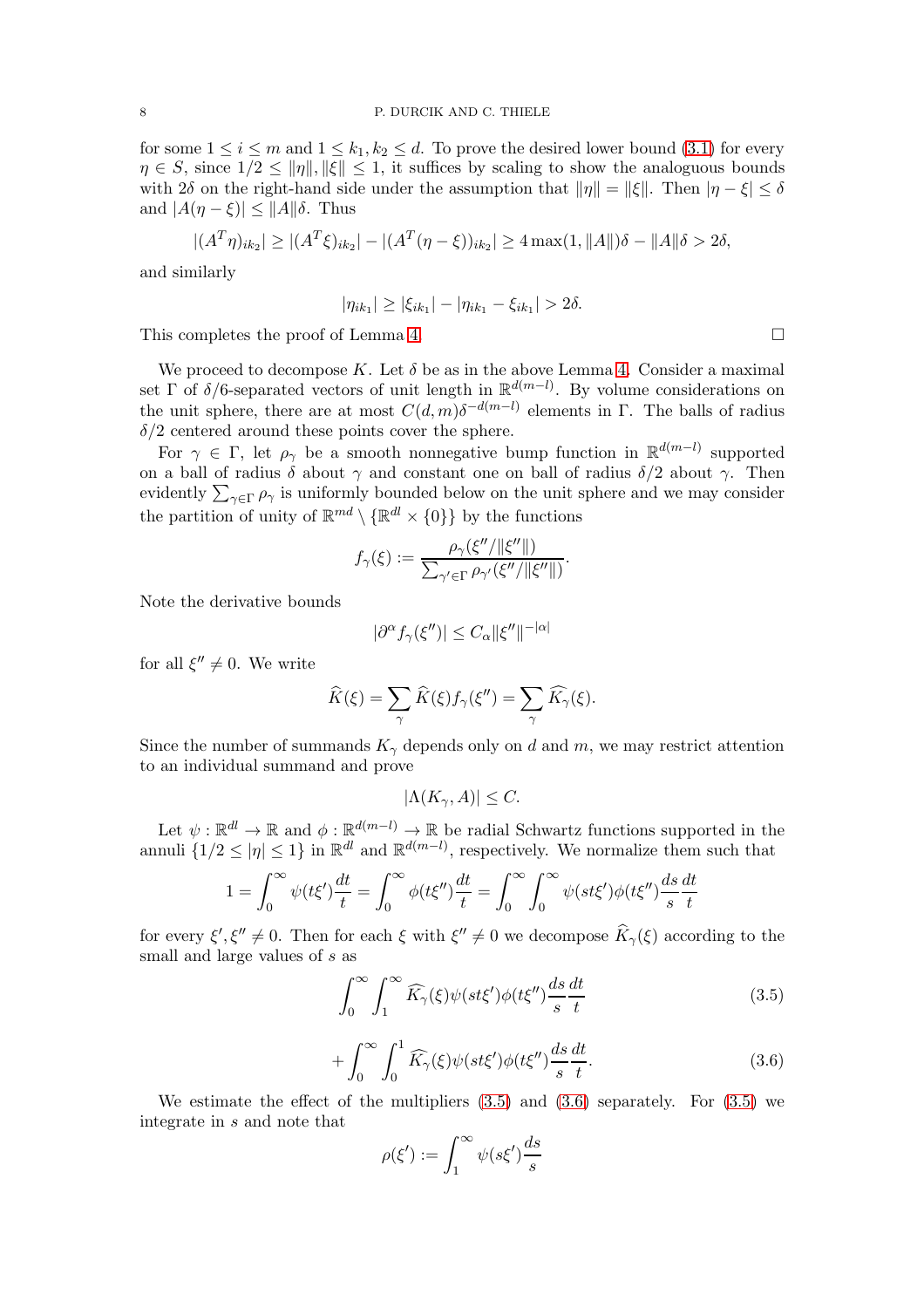extends to a smooth bump function with compact support in  $\|\xi'\| < 2$ . We then fix t and rescale the corresponding portion of the multiplier back as on the left-hand side of the following display [\(3.7\)](#page-8-0). Moreover, we define the multiplier  $\widehat{K}_t$  by

$$
\widehat{K_{\gamma}}(t^{-1}\xi)\rho(\xi')\phi(\xi'') =: \widehat{K_t}(\xi)\widehat{g_{i,k_1,k_2}}((I \ A)^T\xi),\tag{3.7}
$$

where  $g_{i,k_1,k_2}$  is defined in (2) of Lemma [3](#page-5-0) for suitable  $i, k_1, k_2$ . To make sure that  $K_t$ is well defined and well behaved, we need that the second factor on the right-hand side is bounded away from 0 on the compact support of the left-hand side. By Lemma [4,](#page-6-4) there exist  $l + 1 \leq i \leq m$  and  $1 \leq k_1, k_2 \leq d$  such that for each  $\xi$  in the support of the left-hand side of [\(3.7\)](#page-8-0) we have

$$
|\xi_{ik_1}| > \delta
$$
 and  $|(A^T \xi)_{ik_2}| > \delta$ .

Since  $\widehat{g_{i,k_1,k_2}}$  vanishes only at  $\xi_{ik_1} = 0$  and  $(A^T\xi)_{ik_2} = 0$ , it is bounded uniformly away from 0 on the support of the left-hand side of  $(3.7)$ . Therefore, the function  $K_t$  is well defined, smooth, and satisfies some uniform bounds

<span id="page-8-1"></span><span id="page-8-0"></span>
$$
|\partial^{\alpha}\widehat{K}_t(\xi)| \leq C
$$

uniformly in t for all  $|\alpha| \leq 3dm$ . We expand it into its Fourier integral

$$
\widehat{K_t}(\xi) = \int_{\mathbb{R}^{dm}} K_t(u)e^{2\pi i u \cdot \xi} du.
$$

Integrating by parts, using the derivative estimates up to order  $3dm$  and bounding the size of the support of  $\widetilde{K_t}$  by an absolute constant times  $\delta^{dm-1}$ , we obtain the bound

$$
|K_t(u)| \le C(1 + \|u\|)^{-3dm}.\tag{3.8}
$$

Combining [\(3.7\)](#page-8-0) and [\(3.8\)](#page-8-1), and rescaling back, we see that it suffices to consider the multiplier

$$
\int_{\mathbb{R}^{dm}} (1+||u||)^{-3dm} \Big(\int_0^{\infty} (K_t(u)(1+||u||)^{3dm}) \widehat{g_{i,k_1,k_2}}((I\ A)^T t\xi)e^{2\pi i u \cdot t\xi} \frac{dt}{t}\Big) du.
$$

Using  $(2)$  of Lemma [3](#page-5-0) at level l to estimate the singular Brascamp-Lieb integral associated with the multiplier in the bracket for a fixed  $u$  and integrating in  $u$  we obtain the desired bound for [\(3.5\)](#page-7-0).

It remains to consider the part  $(3.6)$ . Here we fix  $0 < s < 1$  and consider

$$
\widehat{K_s}(\xi) := \int_0^\infty \widehat{K_\gamma}(\xi) \psi(st\xi') \phi(t\xi'') \frac{dt}{t}.
$$

We will prove a bound on  $\Lambda(K_s, A)$  that is proportional to s, so that we will be able to integrate against  $ds/s$  and obtain a good bound for the form associated with  $(3.6)$ .

Let D be the  $m \times m$  diagonal matrix with  $d_{ii} = s$  for  $i \leq l$  and  $d_{ii} = 1$  for  $i > l$ . By (1) of Lemma [2](#page-3-2) we have

$$
\Lambda(K_s, A) = \Lambda(\widetilde{K}_s, \widetilde{A}),
$$

where

$$
\widetilde{K}_s(\xi) = \det(D)^d K_s(D\xi), \ \widetilde{A} = D^{-1}AD.
$$

Recall that the first l rows of A coincide with the first l rows of  $-I$ , hence we may view A as lower triangular block matrix relative to the splitting

$$
\mathbb{R}^{dl} \times \mathbb{R}^{d(m-l)}.
$$

The matrix  $\widetilde{A}$  arises by multiplying the non-trivial off diagonal block by  $s \leq 1$ . Hence

$$
||A||_{HS} \le ||A||_{HS} \le 1/\epsilon, \quad |\det((I \ \overline{A})\Pi_j)| = |\det((I \ \overline{A})\Pi_j)| > \epsilon.
$$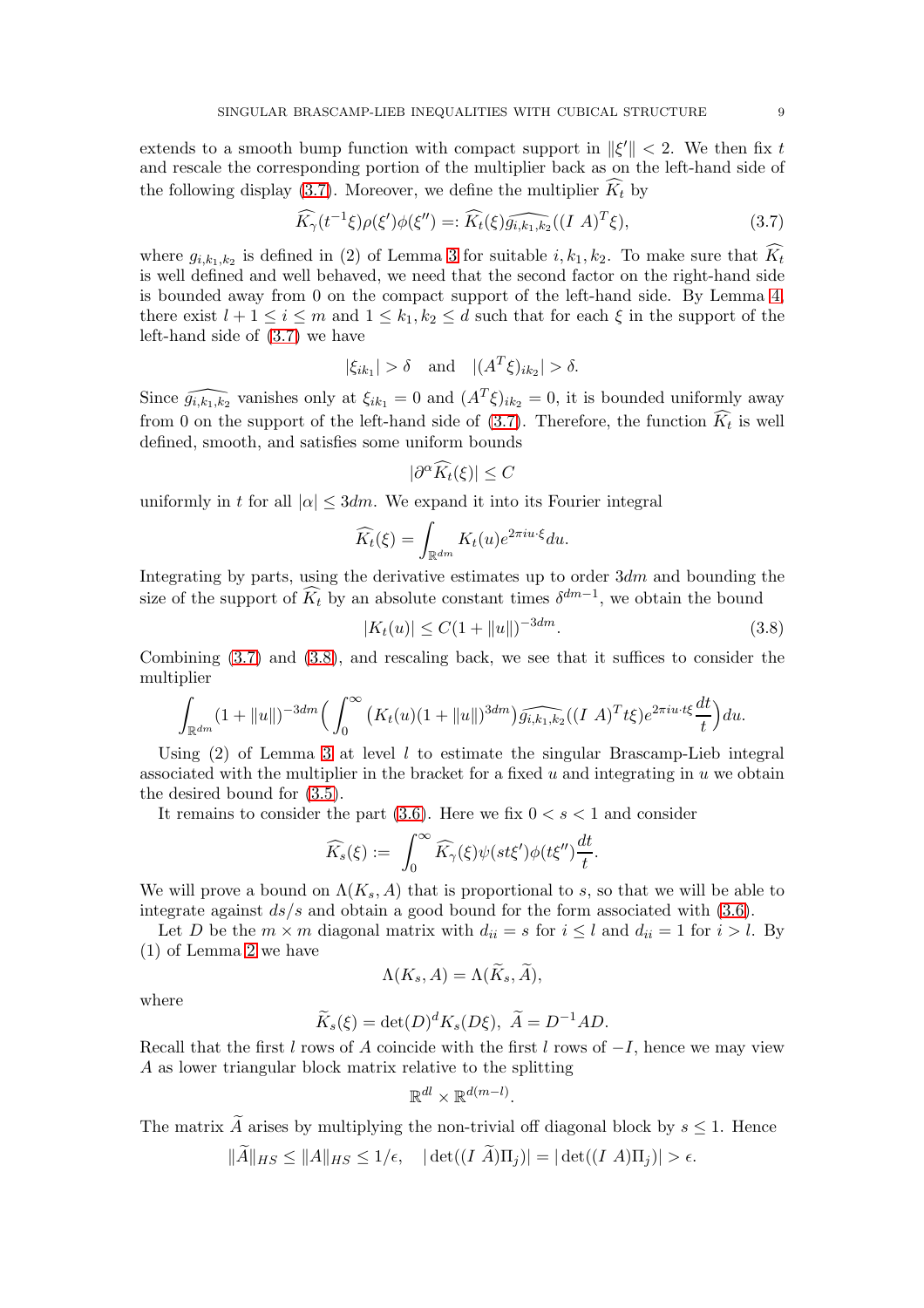We thus plan to apply  $(2)$  of Lemma [3](#page-5-0) with the matrix  $\tilde{A}$ . We note

$$
\widehat{\widetilde{K}}_s(\xi) = \int_0^\infty \widehat{K}_\gamma(D^{-1}\xi)\psi(t\xi')\phi(t\xi'')\frac{dt}{t}.
$$

Now we fix in addition  $t$  and rescale similarly to  $(3.7)$ . We set

<span id="page-9-0"></span>
$$
\widehat{K}_{\gamma}(t^{-1}D^{-1}\xi)\psi(\xi')\phi(\xi'') =: \widehat{K_{t,s}}(\xi)\widehat{g_{i,k_1,k_2}}((I\ \widetilde{A})^T\xi)
$$
\n(3.9)

with some suitable  $l + 1 \leq i \leq m$  and  $1 \leq k_1, k_2 \leq d$  from Lemma [4.](#page-6-4) Similarly as in the discussion of [\(3.7\)](#page-8-0), on the compact support of the left-hand side,  $\xi' \sim 1$  and  $\xi'' \sim 1$ , the second factor on the right hand side is bounded below, so the function  $K_{ts}$  is well defined. We now claim that

$$
|\partial^{\alpha}\widehat{K_{t,s}}(\xi)|\le sC
$$

uniformly in t for all multi-indices  $\alpha$  up to order  $3dm - 1$ . To see this, we need to show the analoguous estimate for the left hand side of [\(3.9\)](#page-9-0). Applying a partial derivative on the left-hand side, we apply the Leibniz rule and consider the terms separately.

By  $\partial_{ik} f$  we denote the  $((i-1)d+k)$ -th partial derivative of a function f on  $\mathbb{R}^{md}$ ,  $1 \leq i \leq m, 1 \leq k \leq d$ . If one derivative  $\partial_{ik}$  with  $i > l, 1 \leq k \leq d$ , falls on  $\widehat{K}_{\gamma}(t^{-1}D^{-1}\xi)$ , we estimate

$$
\partial_{ik}(\widehat{K}_{\gamma}(t^{-1}D^{-1}\xi)) \le Ct^{-1}(t^{-1}s^{-1}||\xi'|| + t^{-1}||\xi''||)^{-1} \le Cs
$$

since both  $\xi'$  and  $\xi''$  can be assumed of unit length. Similarly we estimate if more than one derivative  $\partial_{ik}$  with  $i > l$  falls on  $\widehat{K}_{\gamma}(t^{-1}D^{-1}\xi)$ . If no such derivative falls on  $\widehat{K}_{\gamma}(t^{-1}D^{-1}\xi)$ , then only partial derivatives  $\partial_{ik}$  with  $i \leq l$  fall on  $\widehat{K}(t^{-1}D^{-1}\xi)$ . Restricting attention to one such derivative we use the vanishing condition [\(2.6\)](#page-5-2) to obtain with the fundamental theorem of calculus

$$
\partial_{ik}(\widehat{K}_{\gamma}(t^{-1}D^{-1}\xi)) = \partial_{ik} \int_0^1 \partial_h(\widehat{K}_{\gamma}((ts)^{-1}\xi', ht^{-1}\xi'')) dh
$$
  

$$
= (ts)^{-1} \int_0^1 t^{-1}\xi'' \cdot (\nabla \partial_{ik}\widehat{K}_{\gamma})((ts)^{-1}\xi', ht^{-1}\xi'') dh,
$$

where  $\nabla$  denotes the gradient in the last  $d(m - l)$  components. The desired estimate now follows through derivative estimates for  $\widehat{K}_{\gamma}$  with one degree higher than  $|\alpha|$ , note the gain of the factor s comes from the length of  $\xi''$  relative to the length of  $\xi$  in the relevant support.

As before, we expand the Fourier integral

$$
\widehat{K_{t,s}}(\xi) = \int_{\mathbb{R}^{dm}} K_{t,s}(u) e^{2\pi i u \cdot \xi} du
$$

and we observe the bound

$$
|K_{t,s}(u)| \le Cs(1 + ||u||)^{-3dm+1}.
$$

It suffices to consider the multiplier

$$
\int_{\mathbb{R}^{dm}} (1+||u||)^{-3dm+1} \Big( \int_0^{\infty} (K_{t,s}(u)(1+||u||)^{3dm-1}) \widehat{g_{i,k_1,k_2}}((I\ \widetilde{A})^T t \xi) e^{2\pi i u \cdot t \xi} \frac{dt}{t} \Big) du.
$$

We again apply (2) of Lemma [3](#page-5-0) at level l and integration in v and s to obtain the desired bound.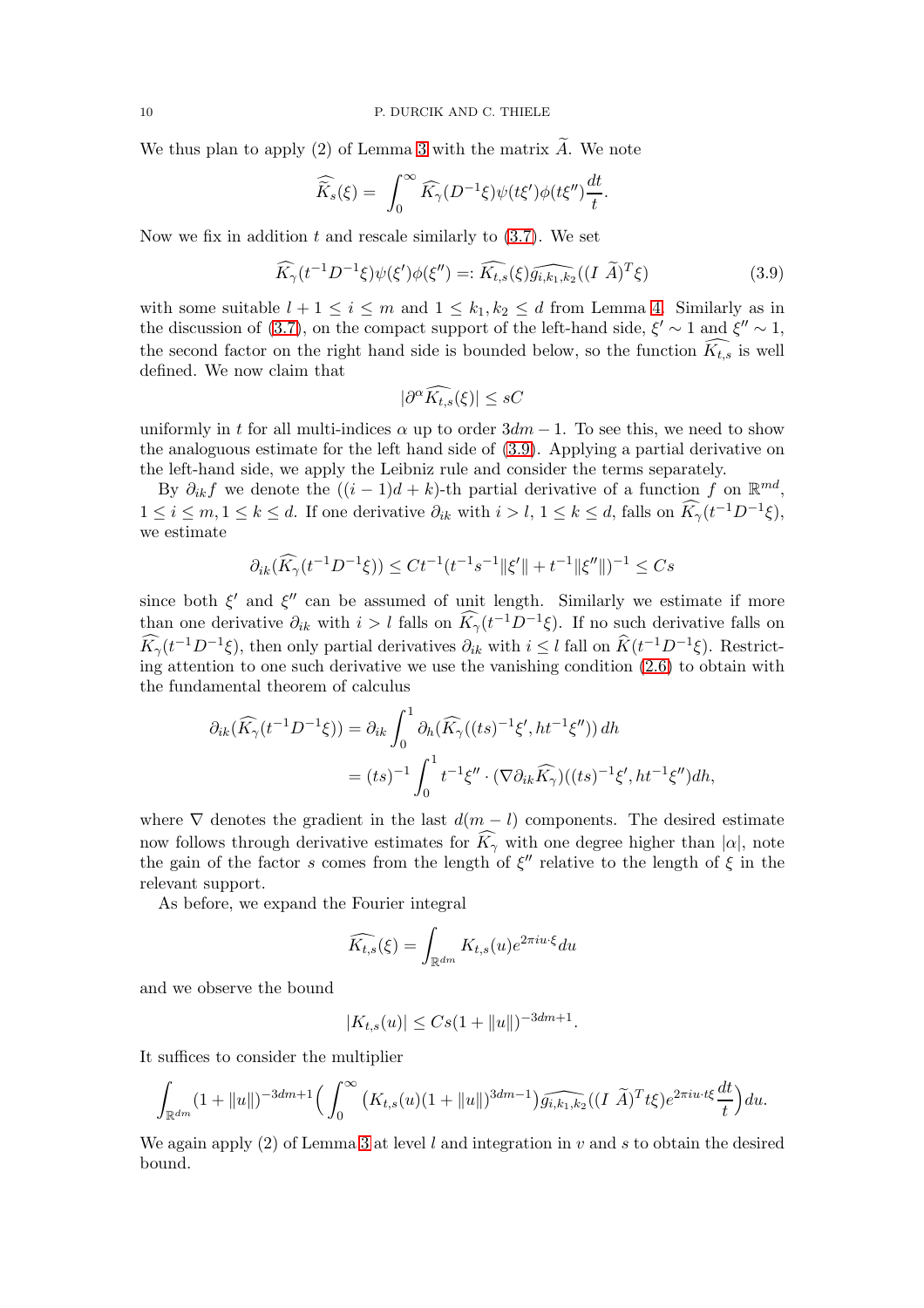## 4. Proof of (2) of Lemma [3](#page-5-0)

Consider  $m, d, l, \epsilon$  as in Lemma [3.](#page-5-0) We shall prove existence of a constant C such that (2) holds, under the hypothesis that for the same  $m, d$  but for l replaced by  $l+1$  and for  $\epsilon$  replaced by possibly much smaller  $\tilde{\epsilon}$  depending on  $d, m, \epsilon$ , there is a constant C such that (1) holds.

Let A be as in Lemma [3.](#page-5-0) Recall that the first  $l$  rows of A coincide with the first  $l$ rows of  $-I$ . We shall assume  $l < m$  because the case  $l = m$  is void. With  $i, k_1, k_2$  as in (2) of Lemma [3,](#page-5-0) we need to estimate the form associated with the multiplier

$$
\widehat{K}(\xi) = \int_0^\infty c_t(u) \widehat{g_{i,k_1,k_2}}((I \ A)^T(t\xi)) e^{2\pi i u \cdot t\xi} \frac{dt}{t}
$$

.

Let us first compute the kernel and the form on the spatial side. We have

$$
K((I \ A)x) = \int_{(\mathbb{R}^d)^m} \widehat{K}(\xi) e^{2\pi i \xi \cdot ((I \ A)x)} d\xi
$$
  
= 
$$
\int_0^\infty c_t(u) \int_{(\mathbb{R}^d)^m} \widehat{g_{i,k_1,k_2}}((I \ A)^T(t\xi)) e^{2\pi i u \cdot t\xi} e^{2\pi i ((I \ A)^T\xi) \cdot x} d\xi \frac{dt}{t}
$$
  
= 
$$
\int_0^\infty c_t(u) \int_{(\mathbb{R}^d)^m} (g_{i,k_1,k_2})_t(x + (-Ap + ut, p)) dp \frac{dt}{t},
$$

where we write  $f_t(\cdot) = t^{-2dm} f(t^{-1} \cdot)$  for a function f in dimension  $2dm$ . The last equality is verified noting that the right-hand side is the integral of the function

$$
y \mapsto (g_{i,k_1,k_2})_t(x + y + (ut, 0))
$$

over the subspace  $\{(-A^T I)^T p : p \in (\mathbb{R}^d)^m\}$ , while the left-hand side is the integral of the Fourier transform of this function over the orthogonal subspace

<span id="page-10-0"></span>
$$
\{(I \ A)^T \xi : \xi \in (\mathbb{R}^d)^m\}.
$$

Using the definition of  $g_{i,k_1,k_2}$  and Fubini, we obtain for the associated form  $\Lambda(K,\Lambda)$ 

$$
\int_{0}^{\infty} c_{t}(u) \int_{(\mathbb{R}^{d})^{m}} \int_{(\mathbb{R}^{d})^{2m-2}} \left( \int_{\mathbb{R}^{d}} \left( \prod_{j(i)=0} F_{j}(\Pi_{j} x) \right) (\partial_{k_{1}} g)_{t}(x_{i}^{0} + (-Ap + ut)_{i}) dx_{i}^{0} \right) \left( \int_{\mathbb{R}^{d}} \left( \prod_{j(i)=1} F_{j}(\Pi_{j} x) \right) (\partial_{k_{2}} g)_{t}(x_{i}^{1} + p_{i}) dx_{i}^{1} \right) \right)
$$
  

$$
g_{t} \left( (x^{0} - Ap + ut)_{h \neq i}, (x^{1} + p)_{h \neq i} \right) d((x^{0})_{h \neq i}, (x^{1})_{h \neq i}) dp \frac{dt}{t}.
$$
 (4.1)

We next prove a particular case of the desired inequality. The particular case is defined by the assumptions  $1 \leq i \leq l+1$ ,  $k_1 = k_2 = k$ ,  $c_t = 1$  for all  $t > 0$ ,  $u = 0$ , and in addition to the symmetries stated in the lemma, also  $F_{(l+1)*j} = F_j$  for all  $j \in Q$ , and the  $(l+1)$ -st row of A also coincides with the  $(l+1)$ -st row of  $-I$ . Note all assumptions are more specific than in (2) of Lemma [3,](#page-5-0) except that we on purpose allow  $i \leq l$  here.

We then recognize that the first bracket in the last display becomes equal to the second bracket by the conditions on  $i, u$ , and  $A$ , and the reflection symmetries of the tuple  $(F_i)_{i\in Q}$ . The two brackets therefore form a square. As Gaussians are positive and  $c_t(u)$  is positive, the entire form becomes non-negative. This holds for all  $1 \leq i \leq l+1$ and all k. Therefore, instead of proving bounds for each of these terms, it suffices to estimate the sum of all these terms over  $1 \leq i \leq l+1$  and k, which has better algebraic properties.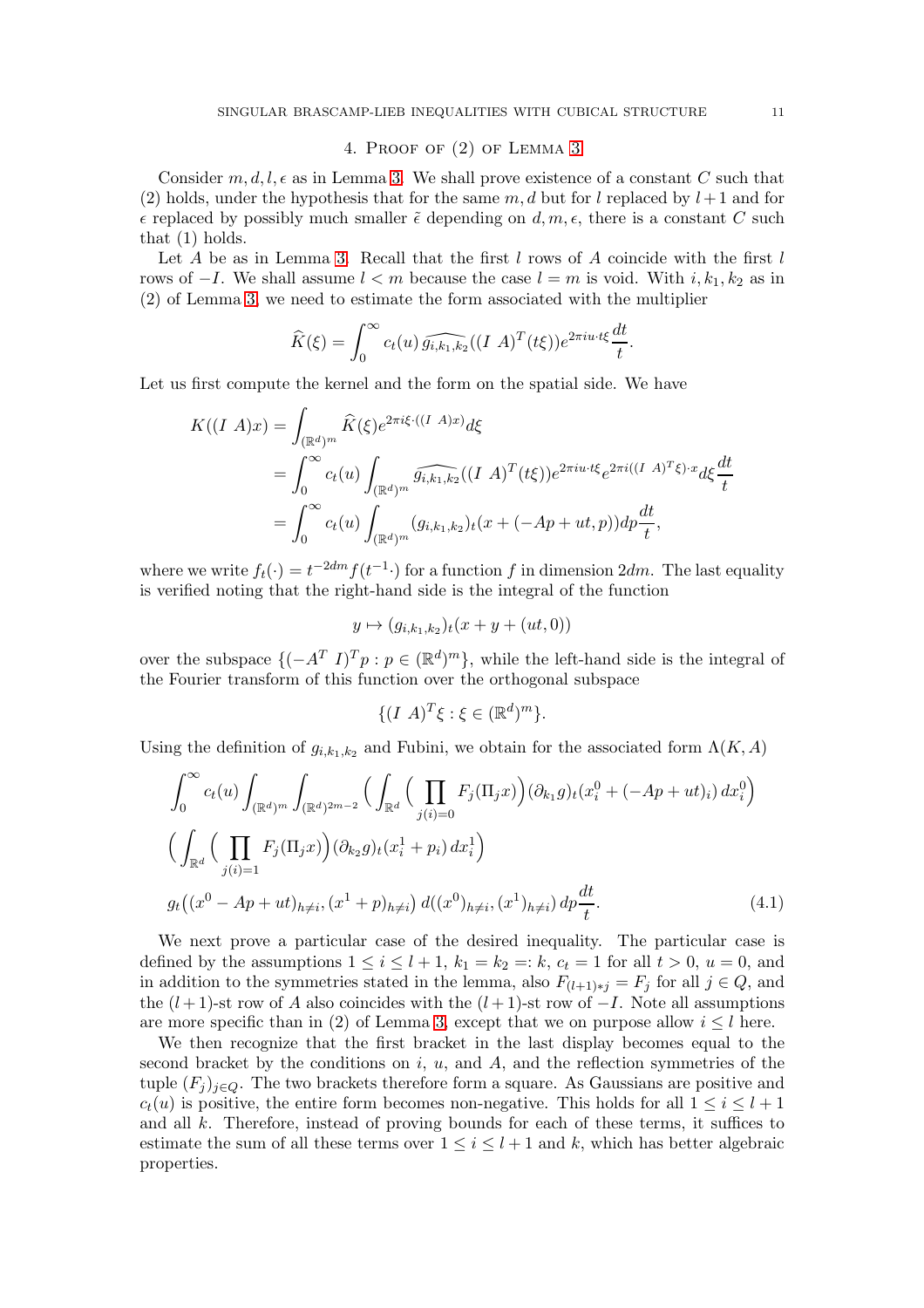To identify the good properties of this sum, note it is associated with the multiplier

$$
\widehat{K}_{\Sigma}(\xi) := \sum_{i=1}^{l+1} \sum_{k=1}^{d} \int_0^{\infty} \widehat{g_{i,k,k}}((I \ A)^T(t\xi)) \frac{dt}{t}.
$$

We will add and subtract  $\pi$  from this multiplier. We will estimate by hand the form associated with  $\pi$ , and we will apply the induction hypothesis to  $\widehat{K}_{\Sigma}(\xi) - \pi$ .

The form associated with  $\pi$  on the spatial side is  $\pi$  times

$$
\Lambda(\delta_0, A) = \int_{(\mathbb{R}^d)^{2m}} \Big( \prod_{j \in Q} F_j(\Pi_j x) \Big) \delta_0((I \ A) x) dx,
$$

where  $\delta_0$  denotes the Dirac delta distribution. This is a standard Brascamp-Lieb integral. Applying the arithmetic-geometric mean inequality at every point  $x$  and pulling the arithmetic mean out of the integral, we bound the last display by

$$
2^{-m}\sum_{j\in Q}\Big(\int_{(\mathbb{R}^d)^{2m}}F_j(\Pi_jx)^{2^m}\delta_0((I\ A)x)dx\Big).
$$

This is an average over  $j \in Q$ , and it suffices to prove bounds for fixed j as follows

$$
\int_{(\mathbb{R}^d)^{2m}} F_j(\Pi_j(x^0, x^1)^T)^{2m} \delta_0(x^0 + Ax^1) dx^0 dx^1
$$
  
= 
$$
\int_{(\mathbb{R}^d)^m} F_j(\Pi_j(-Ax^1, x^1)^T)^{2m} dx^1
$$
  
= 
$$
|\det(\Pi_j(-A^T I)^T)|^{-d} ||F_j||_{2m}^{2m} \le \epsilon^{-d} ||F_j||_{2m}^{2m}.
$$

In the last inequality we used the assumption on  $A$  and that the absolute value of the determinant in this display is equal to

$$
|\det(\Pi_{\ell}(I \ A)^T)| = |\det((I \ A)\Pi_{\ell}^T)| \ge \epsilon,
$$

where  $\ell$  is the corner of the cube opposite to j, that is  $j(i) + \ell(i) = 1$  for all i. This completes the bound for the multiplier  $\pi$ .

To estimate the form associated with  $\widehat{K}_{\Sigma} - \pi$ , we apply (1) of Lemma [\(3\)](#page-5-0) for  $l + 1$ and  $\epsilon$  to a suitably normalized kernel. Most assumptions of (1) are straightforward, the main difficulty is the vanishing condition [\(2.6\)](#page-5-2). Using

$$
\widehat{g'}(-\eta) = \overline{\widehat{g'}(\eta)}, \quad \widehat{g}(0) = 1
$$

for a Gaussian g on R and the assumption that the first  $l + 1$  rows of A are equal to the first  $l + 1$  rows of  $-I$ , we obtain

$$
\widehat{K}_{\Sigma}(\xi_1,\ldots\xi_{l+1},0,\ldots,0) = \sum_{i=1}^{l+1} \sum_{k=1}^d \int_0^\infty |\widehat{\partial_k g}(t\xi_i)|^2 \Big(\prod_{j=1,j\neq i}^{l+1} |\widehat{g}(t\xi_j)|^2\Big) \frac{dt}{t}.
$$
 (4.2)

Observe the elementary identity

<span id="page-11-2"></span><span id="page-11-1"></span><span id="page-11-0"></span>
$$
-t\partial_t |\widehat{g}(t\eta)|^2 = \frac{1}{\pi} |\widehat{g'}(t\eta)|^2
$$
\n(4.3)

valid for a one-dimensional Gaussian. Since  $\hat{g}(t\xi_i)$  is a product of one-dimensional Gaussians  $\hat{g}(t\xi_{i1})\cdots\hat{g}(t\xi_{id})$ , together with the Lebniz rule the identity [\(4.3\)](#page-11-0) implies

$$
-t\partial_t|\widehat{g}(t\xi_i)|^2 = \frac{1}{\pi} \sum_{k=1}^d |\widehat{\partial_k g}(t\xi_i)|^2.
$$
 (4.4)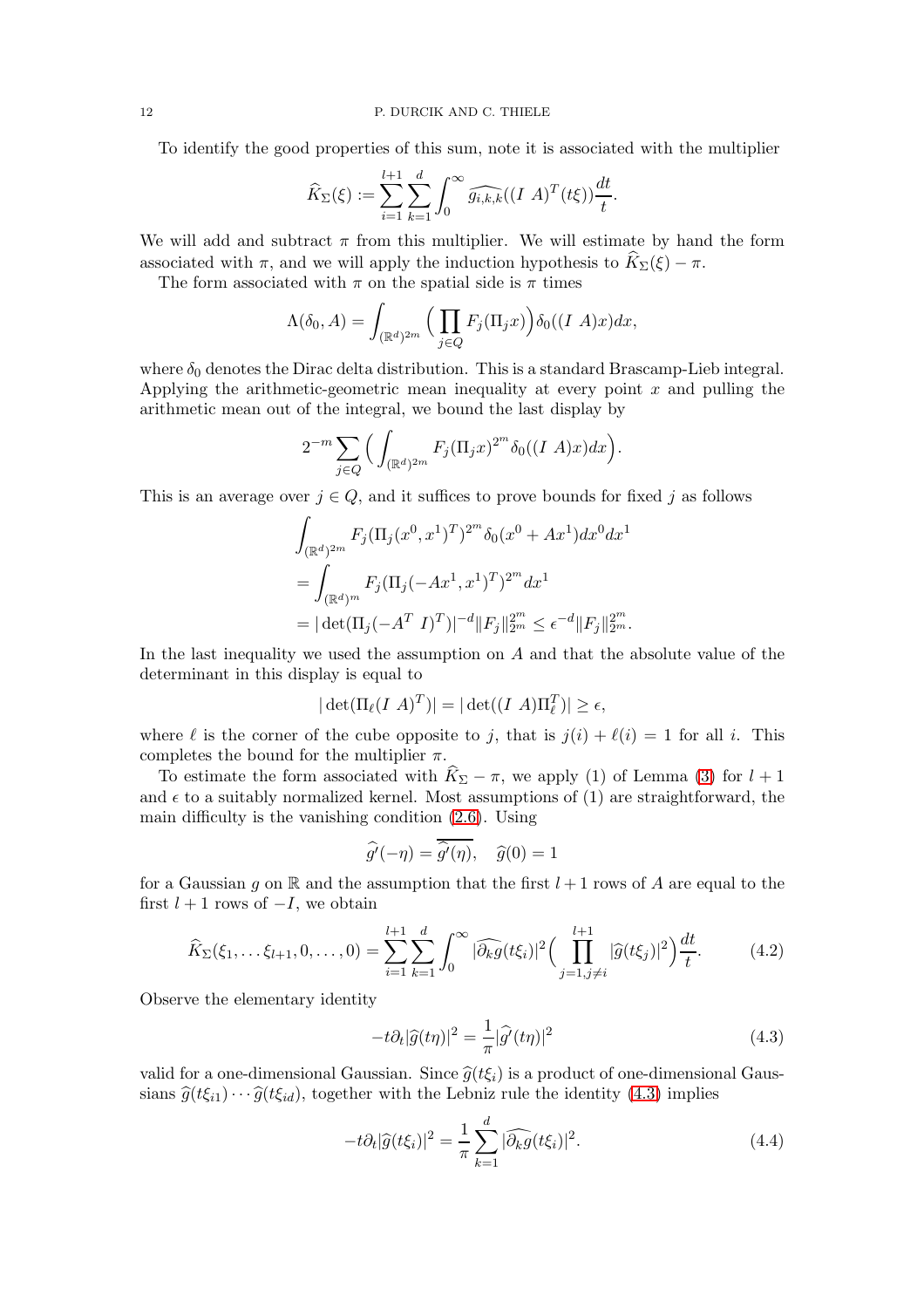By [\(4.4\)](#page-11-1), the fundamental theorem of calculus and another application of the Leibniz rule, we equate [\(4.2\)](#page-11-2) with

$$
-\pi \int_0^\infty t \partial_t \Big(\prod_{j=1}^{l+1} |\widehat{g}(t\xi_j)|^2\Big) \frac{dt}{t} = \pi.
$$

This completes verification of [\(2.6\)](#page-5-2) for  $\widehat{K}_{\Sigma} - \pi$  and establishes the desired estimate for the associated form.

To round up the discussion, we present a derivation of the elementary identity [\(4.3\)](#page-11-0) from the heat equation

$$
\partial_t g_t(s) = \frac{t}{2\pi} \partial_s^2 g_t(s)
$$

and the convolution identity

$$
g_{\sqrt{2}t}(s_1 - s_0) = \int_{\mathbb{R}} g_t(s_1 - p) g_t(s_0 - p) dp.
$$

Indeed, integrating by parts in  $p$  we obtain

$$
\partial_t g_{\sqrt{2}t}(s_1 - s_0) \n= \frac{t}{2\pi} \int_{\mathbb{R}} \partial_p^2 g_t(s_1 - p) g_t(s_0 - p) dp + \frac{t}{2\pi} \int_{\mathbb{R}} g_t(s_1 - p) \partial_p^2 g_t(s_0 - p) dp \n= -\frac{t}{\pi} \int_{\mathbb{R}} \partial_p g_t(s_1 - p) \partial_p g_t(s_0 - p) dp.
$$

This can be turned into [\(4.3\)](#page-11-0) by taking the Fourier transform.

We have completed the estimate of the form associated with [\(4.1\)](#page-10-0) in the particular case. It remains to reduce the general case to the particular case. We will reduce to the particular case with A replaced by different matrices, which may satisfy  $(2.4)$  with different  $\tilde{\epsilon}$ . These different  $\tilde{\epsilon}$  however only depend on  $m, d, \epsilon$ .

We shall first reduce the general case to the case  $i \leq l + 1$ . This is done by a permutation of the coordinates if needed. If  $i > l + 1$ , let P be the involution that switches i and  $l + 1$ . Applying (2) of Lemma [2](#page-3-2) reduces the to new data which still satisfy our assumptions of (2) of Lemma [3.](#page-5-0) Henceforth we assume  $i \leq l + 1$ .

Next, we symmetrize the tuple  $F_j$  and the pair  $k_1, k_2$ . We pull  $c_t(u)$  into one of the brackets, apply Cauchy-Schwarz, and then estimate  $c_t(u)$  by a constant. This bounds [\(4.1\)](#page-10-0) by the geometric mean of

$$
\int_0^{\infty} \int_{(\mathbb{R}^d)^m} \int_{(\mathbb{R}^d)^{2m-2}} \left( \int_{\mathbb{R}^d} \left( \prod_{j(i)=0} F_j(\Pi_j x) \right) (\partial_{k_1} g)_t (x_i^0 + (-Ap + ut)_i) dx_i^0 \right)^2
$$
  

$$
g_t \left( (x^0 - Ap + ut)_{h \neq i}, (x^1 + p)_{h \neq i} \right) d((x^0)_{h \neq i}, (x^1)_{h \neq i}) dp \frac{dt}{t}
$$
(4.5)

and

$$
\int_0^{\infty} \int_{(\mathbb{R}^d)^m} \int_{(\mathbb{R}^d)^{2m-2}} \left( \int_{\mathbb{R}^d} \left( \prod_{j(i)=1} F_j(\Pi_j x) \right) (\partial_{k_2} g)_t (x_i^1 + p_i) \, dx_i^1 \right)^2
$$
  

$$
g_t \left( (x^0 - Ap + ut)_{h \neq i}, (x^1 + p)_{h \neq i} \right) d((x^0)_{h \neq i}, (x^1)_{h \neq i}) \, dp \frac{dt}{t}.
$$
 (4.6)

It suffices to bound both terms separately and we begin with  $(4.6)$ . To get rid of u, we dominate a non-centered Gaussian by a centered Gaussian as in

<span id="page-12-1"></span><span id="page-12-0"></span>
$$
g(s+v) \le 10g\Big(\frac{s}{2+2\|v\|}\Big).
$$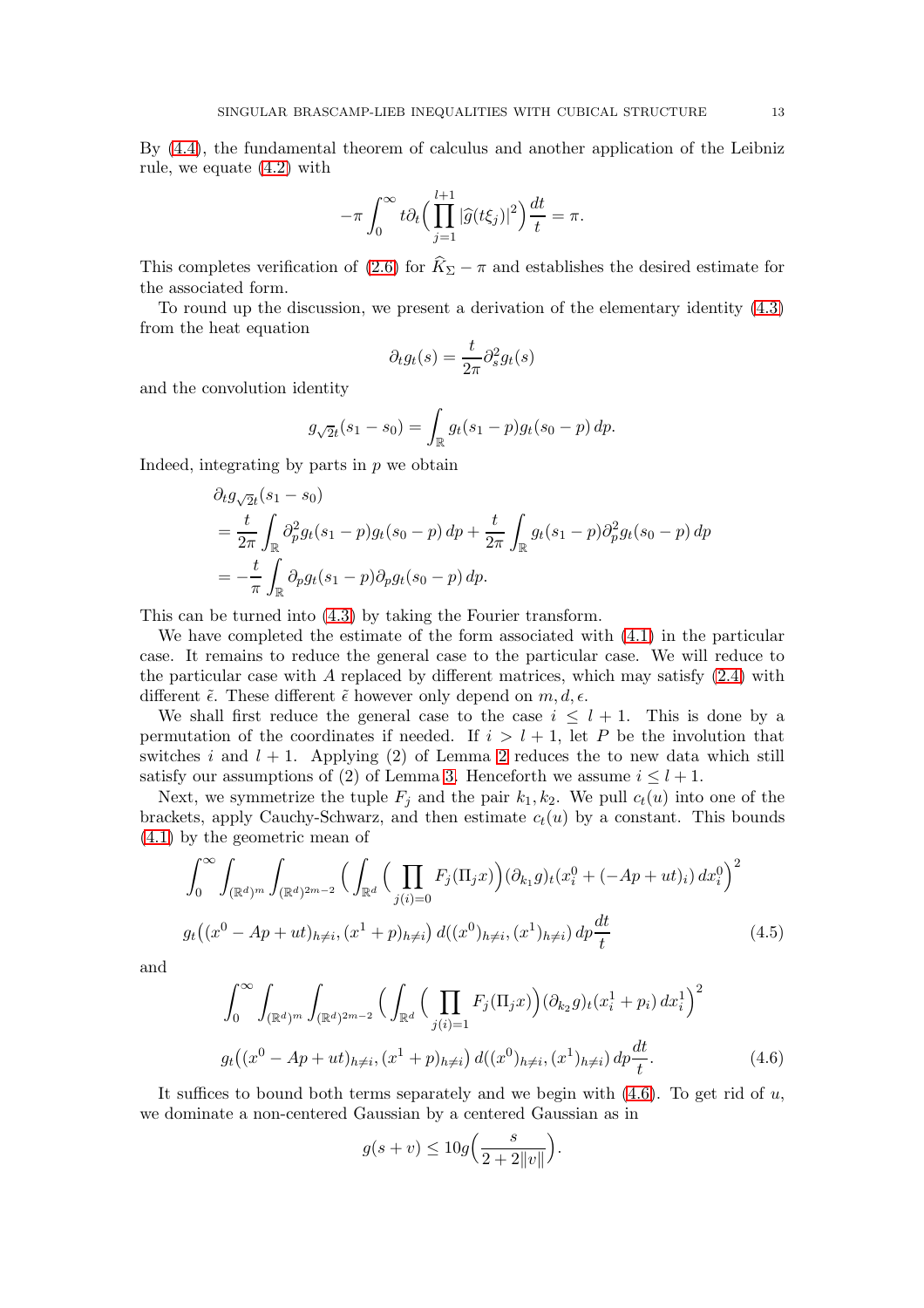Let v be the vector u with the i-th d-dimensional component replaced by 0. Let  $D$  the  $m \times m$  diagonal matrix with  $d_{hh} = 2(1 + ||v||)$  for  $h \neq i$ , and  $d_{ii} = 1$ . Using the above domination we estimate [\(4.6\)](#page-12-0) by

$$
\int_0^{\infty} \int_{(\mathbb{R}^d)^m} \int_{(\mathbb{R}^d)^{2m-2}} \Big( \int_{\mathbb{R}^d} \Big( \prod_{j(i)=0} F_j(\Pi_j x) \Big) (\partial_{k_2} g)_t ((D^{-1}x^1)_i + p_i) dx_i^0 \Big)^2
$$
  

$$
g_t \Big( (D^{-1}x^0 - D^{-1}Ap)_{h \neq i}, (D^{-1}x^1 + D^{-1}p)_{h \neq i} \Big) d((x^0)_{h \neq i}, (x^1)_{h \neq i}) dp \frac{dt}{t}.
$$

Replacing variables p by  $D_p$ ,  $x^0$  by  $Dx^0$ ,  $x^1$  by  $Dx^1$  and using  $\ddot{F}_j$  as in (1) of Lemma [2](#page-3-2) turns this into

$$
\det(D)^{2d} \int_0^{\infty} \int_{(\mathbb{R}^d)^m} \int_{(\mathbb{R}^d)^{2m-2}} \Big( \int_{\mathbb{R}^d} \Big( \prod_{j(i)=0} \widetilde{F}_j(\Pi_j x) \Big) (\partial_{k_2} g)_t(x_i^1 + p_i) dx_i^0 \Big)^2
$$
  

$$
g_t((x^0 - D^{-1}ADp)_{h \neq i}, (x^1 + p)_{h \neq i}) d((x^0)_{h \neq i}, (x^1)_{h \neq i}) dp \frac{dt}{t}.
$$

To obtain the desired bound, it suffices to apply the particular case of [\(4.1\)](#page-10-0) with the matrix  $D^{-1}\widetilde{A}D$  in place of A, where  $\widetilde{A}$  is the matrix whose i-th row is that of  $-I$  and whose other rows equal those of A. In particular, the first  $l + 1$  rows of the matrix  $D^{-1}\widetilde{A}D$  coincide with the first  $l + 1$  rows of  $-I$ , and we have

$$
||D^{-1}\widetilde{A}D||_{HS} \le ||\widetilde{A}||_{HS} \le ||A||_{HS} + 1 \le \epsilon^{-1} + 1,
$$
  

$$
|\det((I D^{-1}\widetilde{A}D)\Pi_j^T)| \ge \inf_{\widetilde{j}} |\det((I D^{-1}AD)\Pi_{\widetilde{j}}^T)| > \epsilon.
$$

Note that we have the upper bound

$$
\det(D)^{2d} \le (1 + \|u\|)^{2d(m-1)},
$$

which is the additional factor in (2) of Lemma [3.](#page-5-0) This concludes the estimate of the term [\(4.6\)](#page-12-0).

It remains to estimate the term  $(4.5)$ . We reduce it to the previous case  $(4.6)$  by a t-dependent affine linear change of variables

$$
\widetilde{p} = -Ap + ut.
$$

This reduces [\(4.5\)](#page-12-1) to

$$
|\det(A)|^{-d} \int_0^{\infty} \int_{(\mathbb{R}^d)^m} \int_{(\mathbb{R}^d)^{2m-2}} \Big( \int_{\mathbb{R}^d} \Big( \prod_{j(i)=0} F_j(\Pi_j x) \Big) (\partial_{k_1} g)_t (x_i^0 + \widetilde{p}_i) dx_i^0 \Big)^2
$$
  

$$
g_t \Big( (x^0 + \widetilde{p})_{h \neq i}, (x^1 - A^{-1}\widetilde{p} + A^{-1}ut)_{h \neq i} \Big) d((x^0)_{h \neq i}, (x^1)_{h \neq i}) d\widetilde{p} \frac{dt}{t}.
$$

Interchanging the roles of  $\theta$  and  $\theta$  in the range of  $j$  reduces this to the previous case with an additional factor  $|\det(A)|^{-d}$ , A replaced by  $A^{-1}$  and with u replaced by  $A^{-1}u$ . As the first  $l + 1$  rows of  $A^{-1}$  coincide with the first  $l + 1$  rows of  $-I$ , it remains to show the conditions [\(2.4\)](#page-5-3) for  $A^{-1}$  for some  $\tilde{\epsilon}$  depending on  $\epsilon, m, d$ .

The entries of  $A^{-1}$  can be estimated by Cramer's rule by

$$
||A||_{HS}^{m-1} \det(A)^{-1} \le \epsilon^{-m}
$$

and hence

$$
||A^{-1}||_{HS} \le m\epsilon^{-m}.
$$

Estimating the determinants of  $(I A^{-1})\Pi_j^T$  in absolute value from below is tantamount to estimating determinants of submatrices of  $A^{-1}$  obtained by deleting any number of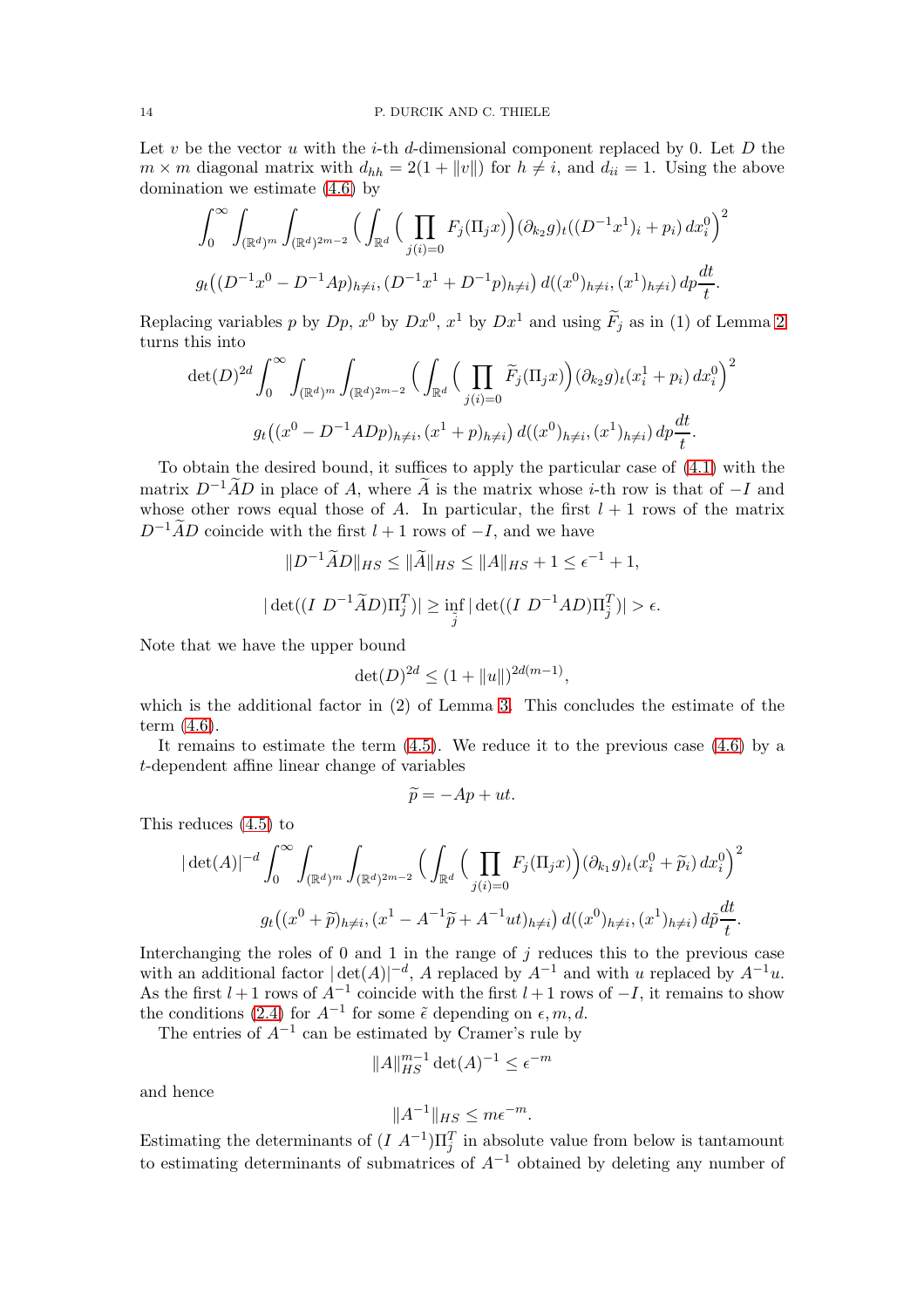pairs of matching rows and columns. Considering block decompositions with squares on the diagonal

$$
A = \left(\begin{array}{cc} A_{11} & A_{12} \\ A_{21} & A_{22} \end{array}\right), \quad A^{-1} = \left(\begin{array}{cc} X_{11} & X_{12} \\ X_{21} & X_{22} \end{array}\right),
$$

we will show a lower bound on  $\det(X_{11})$ . The general case, when we delete arbitrary rows and columns of  $A^{-1}$  can be deduced similarly after permuting rows and columns.

Note that  $A_{22}$  is invertible, since  $(2.4)$  gives a lower bound on its determinant when choosing suitable  $\Pi_i$ . We successively compute

$$
A_{21}X_{11} + A_{22}X_{21} = 0,
$$
  
\n
$$
A_{12}A_{22}^{-1}A_{21}X_{11} + A_{12}X_{21} = 0,
$$
  
\n
$$
A_{12}A_{22}^{-1}A_{21}X_{11} - A_{11}X_{11} = -I.
$$

A lower bound on  $\det(X_{11})$  follows from an upper bound on the determinant of

$$
A_{12}A_{22}^{-1}A_{21}-A_{11}.
$$

Such bound follows from an upper bound on the norm of this matrix. Upper bounds on the norms of  $A_{12}$ ,  $A_{22}$ ,  $A_{11}$  are obtained using the bound on the Hilbert Schmidt norm of A, while the bound on the norm of  $A_{22}^{-1}$  uses Cramer's rule as above and the lower bound on the determinant of  $A_{22}$ . Note finally that

$$
(1 + ||A^{-1}u||)^{2d(m-1)} \le (m^d \epsilon^{-md})^{2dm} (1 + ||u||)^{2d(m-1)},
$$

which is up to a constant dominated by the factor in (2) of Lemma [3.](#page-5-0)

#### **ACKNOWLEDGMENTS**

The authors thank Vjekoslav Kovač and Kristina Ana Škreb for inspiring discussions aided by the bilateral DAAD-MZO grant Multilinear singular integrals and applications. The second author acknowledges support by the Hausdorff Center for Mathematics and the Deutsche Forschungsgemeinschaft through the Collaborative Research Center 1060. The authors thank the anonymous referee for a number of thoughtful comments.

#### **REFERENCES**

- <span id="page-14-1"></span>[1] J. Bennett, A. Carbery, F. M. Christ, and T. Tao, The Brascamp-Lieb inequalities: finiteness, structure and extremals. Geom. Funct. Anal. 17 (2008), no. 5, 1343–1415.
- <span id="page-14-2"></span>[2] J. Bennett, N. Bez, S. Buschenhenke, M. G. Cowling, T. C. Flock, On the nonlinear Brascamp-Lieb inequality, Preprint, arxiv: 1811.11052.
- <span id="page-14-3"></span>[3] J. Bennett, N. Bez, M. G. Cowling, T. C. Flock, Behaviour of the Brascamp-Lieb constant, Bull. Lond. Math. Soc. 49 (2017), no. 3, 512–518.
- <span id="page-14-0"></span>[4] H. J. Brascamp, E. Lieb, Best constants in Young's inequality, its converse, and its generalization to more than three functions, Adv. Math. 20 (1976), no. 2, 151–173.
- <span id="page-14-7"></span>[5] C. Demeter, C. Thiele, On the two-dimensional bilinear Hilbert transform, Amer. J. Math. 132 (2010), no. 1, 201–256.
- <span id="page-14-5"></span>[6] P. Durcik, An  $L^4$  estimate for a singular entangled quadrilinear form. Math. Res. Lett. 22 (2015), no. 5, 1317-1332.
- <span id="page-14-4"></span>[7] P. Durcik,  $L^p$  estimates for a singular entangled quadrilinear form. Trans. Amer. Math. Soc. 369 (2017), no. 10, 6935-6951.
- <span id="page-14-10"></span>[8] P. Durcik, V. Kovač, Boxes, extended boxes, and sets of positive upper density in the Euclidean space, preprint (2018). arxiv: 1809.08692.
- <span id="page-14-6"></span>[9] P. Durcik, V. Kovač, K. Škreb, C. Thiele, Norm-variation of ergodic averages with respect to two commuting transformations. Ergodic Theory Dynam. Systems 39, (2019), no. 3, 658-688.
- <span id="page-14-8"></span>[10] P. Durcik, V. Kovač, C. Thiele, Power-type cancellation for the simplex Hilbert transform. J. Anal. Math. (2019). https://doi.org/10.1007/s11854-019-0052-4
- <span id="page-14-9"></span>[11] P. Durcik, C. Thiele, Singular Brascamp Lieb: A survey. To appear in the Springer INdAM Series, Proceedings of Geometric Aspects of Harmonic Analysis, Cortona 2018, arxiv: 1904.08844.